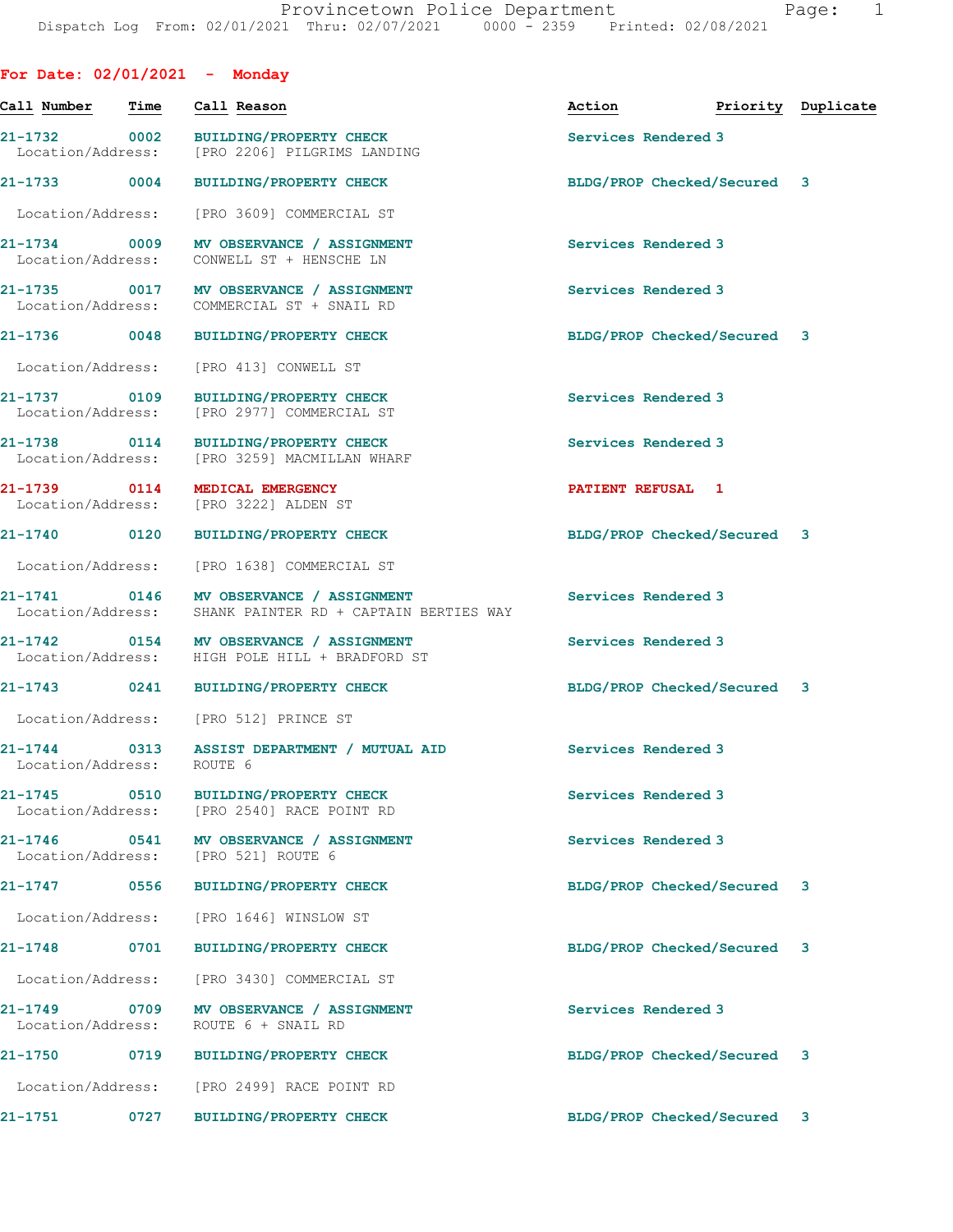Location/Address: [PRO 2483] COMMERCIAL ST

**21-1753 0826 BUILDING/PROPERTY CHECK Services Rendered 3**  Location/Address: [PRO 3259] MACMILLAN WHARF

**21-1754** 0844 BUILDING/PROPERTY CHECK Services Rendered 3<br>
Location/Address: [PRO 564] BAYBERRY AVE [PRO 564] BAYBERRY AVE

**21-1755 0850 BUILDING/PROPERTY CHECK BLDG/PROP Checked/Secured 3**

Location/Address: [PRO 2206] PILGRIMS LANDING

**21-1757 0925 MV OBSERVANCE / ASSIGNMENT Services Rendered 3**  Location/Address: ROUTE 6 + HOWLAND ST

Location/Address: RACE RD

**21-1761 1224 BUILDING/PROPERTY CHECK Services Rendered 3**  Location/Address: [PRO 2898] JEROME SMITH RD

Location/Address: [PRO 1812] KINGS WAY

Location/Address: OLD COLONY WAY

**21-1772 2010 DISORDERLY Could Not Locate 1** 

**21-1759 1104 911 - GENERAL SPOKEN TO 1**  [PRO 3431] COMMERCIAL ST

**21-1764 1333 MV OBSERVANCE / ASSIGNMENT Services Rendered 3**  Location/Address: ROUTE 6 + CONWELL ST

**21-1765 1334 FOLLOW UP Services Rendered 2**  Location/Address: [PRO 542] SHANK PAINTER RD

**21-1767 1454 FOLLOW UP 1454 FOLLOW UP Services Rendered 2 ICCOLLOW UP Services Rendered 2** [PRO 542] SHANK PAINTER RD

**21-1768 1621 MV OBSERVANCE / ASSIGNMENT Services Rendered 3**  Location/Address: [PRO 4136] BRADFORD ST

**21-1769 1756 MEDICAL EMERGENCY PATIENT REFUSAL 1**  Location/Address: [PRO 943] HARRY KEMP WAY

**21-1770 1849 BUILDING/PROPERTY CHECK Services Rendered 3**  Location/Address: [PRO 2490] PROVINCELANDS RD

**21-1771 1925 BUILDING/PROPERTY CHECK Services Rendered 3**  Location/Address: [PRO 2977] COMMERCIAL ST

[PRO 1006] NELSON AVE

**21-1773 2142 HAZARDS Services Rendered 2**  [PRO 3431] COMMERCIAL ST

**21-1774 2157 MEDICAL EMERGENCY Services Rendered 1**  Location/Address: [PRO 2647] SHANK PAINTER RD

**21-1775 2317 BUILDING/PROPERTY CHECK Services Rendered 3**  Location/Address: [PRO 2483] COMMERCIAL ST

**21-1776 2318 BUILDING/PROPERTY CHECK Services Rendered 3**  Location/Address: [PRO 2206] PILGRIMS LANDING

21-1777 2351 MV OBSERVANCE / ASSIGNMENT Services Rendered 3 Location/Address: BRADFORD ST + MECHANIC ST

**21-1758 0954 ANIMAL CALL Services Rendered 2** 

**21-1762 1310 HAZARDS Referred to Other Agency 2**

**21-1763 1324 GENERAL INFO Services Rendered 3**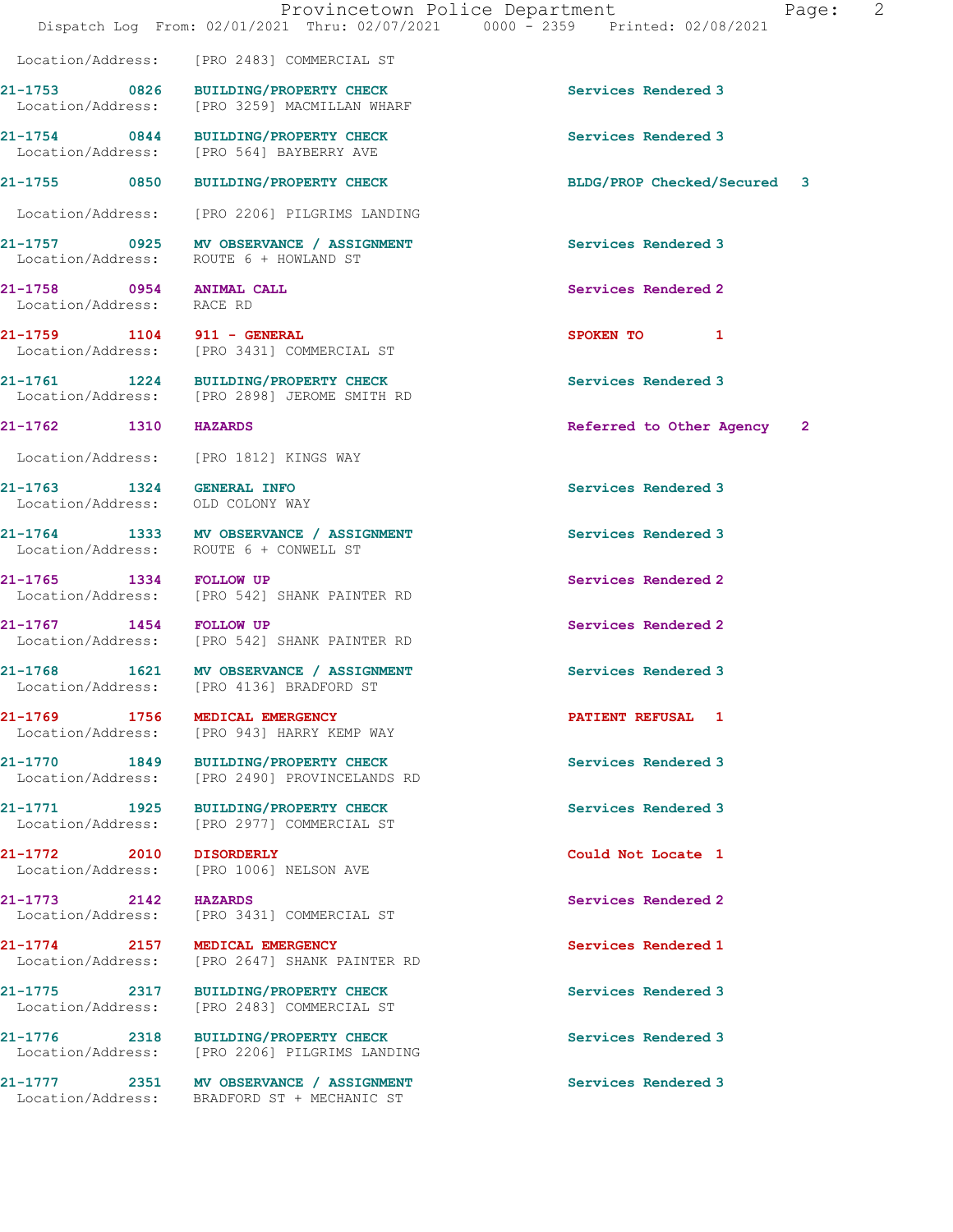| For Date: $02/02/2021$ - Tuesday  |      |                                                                                         |                             |  |
|-----------------------------------|------|-----------------------------------------------------------------------------------------|-----------------------------|--|
|                                   |      | 21-1778 0015 BUILDING/PROPERTY CHECK                                                    | BLDG/PROP Checked/Secured 3 |  |
|                                   |      | Location/Address: [PRO 554] TREMONT ST                                                  |                             |  |
| 21-1779 0028                      |      | BUILDING/PROPERTY CHECK<br>Location/Address: [PRO 3430] COMMERCIAL ST                   | Services Rendered 3         |  |
|                                   |      | 21-1780 0028 MV OBSERVANCE / ASSIGNMENT<br>Location/Address: BANGS ST + BRADFORD ST     | Services Rendered 3         |  |
| 21-1781 0036 HAZARDS              |      | Location/Address: [PRO 3571] COMMERCIAL ST                                              | Services Rendered 2         |  |
|                                   |      | 21-1782 0107 BUILDING/PROPERTY CHECK                                                    | BLDG/PROP Checked/Secured 3 |  |
| Location/Address:                 |      | [PRO 446] HOWLAND ST                                                                    |                             |  |
| 21-1783 0120<br>Location/Address: |      | BUILDING/PROPERTY CHECK<br>[PRO 2540] RACE POINT RD                                     | Services Rendered 3         |  |
| 21-1784 0125                      |      | <b>BUILDING/PROPERTY CHECK</b><br>Location/Address: [PRO 3259] MACMILLAN WHARF          | Services Rendered 3         |  |
|                                   |      | 21-1785 0216 BUILDING/PROPERTY CHECK<br>Location/Address: [PRO 2512] JEROME SMITH RD    | Services Rendered 3         |  |
| 21-1786 0226                      |      | BUILDING/PROPERTY CHECK<br>Location/Address: [PRO 2499] RACE POINT RD                   | Services Rendered 3         |  |
|                                   |      |                                                                                         | Referred to Other Agency 3  |  |
| Location/Address:                 |      | [PRO 3259] MACMILLAN WHARF                                                              |                             |  |
|                                   |      | 21-1788 0432 BUILDING/PROPERTY CHECK                                                    | BLDG/PROP Checked/Secured 3 |  |
|                                   |      | Location/Address: [PRO 512] PRINCE ST                                                   |                             |  |
|                                   |      | 21-1789 0517 MV OBSERVANCE / ASSIGNMENT<br>Location/Address: [PRO 537] SHANK PAINTER RD | Services Rendered 3         |  |
|                                   |      | 21-1790 0544 MV OBSERVANCE / ASSIGNMENT<br>Location/Address: COMMERCIAL ST + SNAIL RD   | Services Rendered 3         |  |
|                                   |      | 21-1791 0739 BUILDING/PROPERTY CHECK                                                    | BLDG/PROP Checked/Secured 3 |  |
|                                   |      | Location/Address: [PRO 430] DYER ST                                                     |                             |  |
|                                   |      | 21-1792 0739 BUILDING/PROPERTY CHECK                                                    | BLDG/PROP Checked/Secured 3 |  |
|                                   |      | Location/Address: [PRO 3430] COMMERCIAL ST                                              |                             |  |
|                                   |      | 21-1793 0756 MV OBSERVANCE / ASSIGNMENT<br>Location/Address: [PRO 58] BRADFORD ST       | Services Rendered 3         |  |
| 21-1794 0918 MV COMPLAINT         |      | Location/Address: [PRO 2521] ROUTE 6                                                    | <b>GONE ON ARRIVAL 2</b>    |  |
| 21-1795 0923                      |      | <b>HAZARDS</b>                                                                          | Referred to Other Agency 2  |  |
|                                   |      | Location/Address: [PRO 2380] CREEK HILL RD                                              |                             |  |
| 21-1796<br>Location/Address:      | 1014 | <b>BUILDING/PROPERTY CHECK</b><br>[PRO 3259] MACMILLAN WHARF                            | Services Rendered 3         |  |
| 21-1799 1106 ALARM - FIRE         |      | Location/Address: [PRO 2859] BRADFORD ST                                                | Services Rendered 1         |  |
| 21-1801                           |      | 1131 911 - GENERAL<br>Location/Address: [PRO 3175] COMMERCIAL ST                        | Services Rendered 1         |  |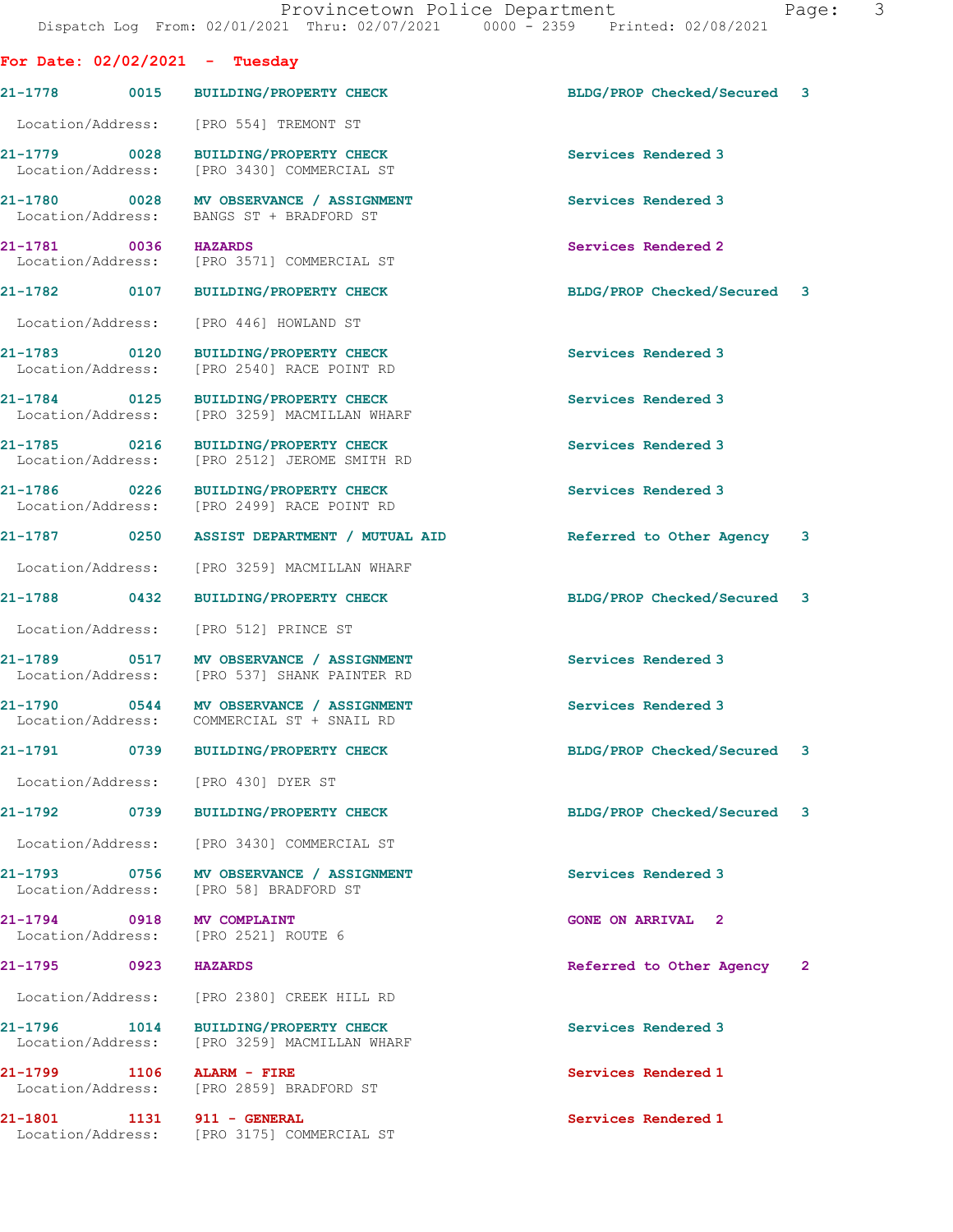| 21-1802 1141 ANIMAL CALL                          |      | Location/Address: [PRO 781] CAPTAIN BERTIES WAY                                     | Services Rendered 2         |   |
|---------------------------------------------------|------|-------------------------------------------------------------------------------------|-----------------------------|---|
| 21-1803 1146 FOLLOW UP                            |      | Location/Address: [PRO 4019] HARBOR HILL RD                                         | FOLLOW UP <sub>2</sub>      |   |
|                                                   |      | 21-1804 1209 BUILDING/PROPERTY CHECK                                                | BLDG/PROP Checked/Secured 3 |   |
|                                                   |      | Location/Address: [PRO 2977] COMMERCIAL ST                                          |                             |   |
| 21-1805 1234                                      |      | BUILDING/PROPERTY CHECK                                                             | BLDG/PROP Checked/Secured 3 |   |
|                                                   |      | Location/Address: [PRO 1780] JOHNSON ST                                             |                             |   |
|                                                   |      | 21-1806 1237 BUILDING/PROPERTY CHECK                                                | BLDG/PROP Checked/Secured 3 |   |
|                                                   |      | Location/Address: [PRO 2499] RACE POINT RD                                          |                             |   |
| 21-1807 1250 MV COMPLAINT                         |      | Location/Address: [PRO 1679] BRADFORD ST                                            | Services Rendered 2         |   |
| 21-1808 1306 HAZARDS                              |      |                                                                                     | Referred to Other Agency 2  |   |
|                                                   |      | Location/Address: [PRO 3743] COMMERCIAL ST                                          |                             |   |
| 21-1809 1322 LOST WALLET                          |      | Location/Address: [PRO 542] SHANK PAINTER RD                                        | Services Rendered 3         |   |
|                                                   |      | 21-1810 1348 MV OBSERVANCE / ASSIGNMENT<br>Location/Address: [PRO 2577] BRADFORD ST | Services Rendered 3         |   |
| 21-1811 1517 MV STOP<br>Location/Address: ROUTE 6 |      |                                                                                     | <b>VERBAL WARNING 3</b>     |   |
| 21-1812 1523 MV STOP<br>Location/Address: ROUTE 6 |      |                                                                                     | <b>VERBAL WARNING</b><br>3  |   |
| 21-1813 1527 MV STOP                              |      | Location/Address: ROUTE 6 + SANDY HILL LN                                           | <b>VERBAL WARNING 3</b>     |   |
| 21-1814 1546 MV STOP                              |      |                                                                                     | Citation / Warning Issued 3 |   |
|                                                   |      | Location/Address: COMMERCIAL ST + RYDER ST                                          |                             |   |
|                                                   |      | 21-1815 1558 BUILDING/PROPERTY CHECK<br>Location/Address: [PRO 2483] COMMERCIAL ST  | Services Rendered 3         |   |
| 21-1816 1612 MV STOP                              |      |                                                                                     | Citation / Warning Issued 3 |   |
| Location/Address: ROUTE 6                         |      |                                                                                     |                             |   |
|                                                   |      | 21-1817 1650 MV OBSERVANCE / ASSIGNMENT                                             | No Action Required          | 3 |
|                                                   |      | Location/Address: [PRO 1892] SHANK PAINTER RD                                       |                             |   |
| 21-1818                                           | 1659 | MV OBSERVANCE / ASSIGNMENT                                                          | No Action Required          | 3 |
|                                                   |      | Location/Address: CARVER ST + BRADFORD ST                                           |                             |   |
| 21-1819 1728 MV STOP                              |      | Location/Address: SHANK PAINTER RD                                                  | <b>VERBAL WARNING</b><br>3  |   |
| 21-1820<br>Location/Address:                      |      | 1733 MV STOP<br>[PRO 3296] SHANK PAINTER RD                                         | <b>VERBAL WARNING</b><br>3  |   |
| 21-1821 1801<br>Location/Address:                 |      | MV STOP<br>ROUTE 6                                                                  | <b>VERBAL WARNING</b><br>3  |   |
| 21-1822                                           |      | 1804 BUILDING/PROPERTY CHECK                                                        | BLDG/PROP Checked/Secured 3 |   |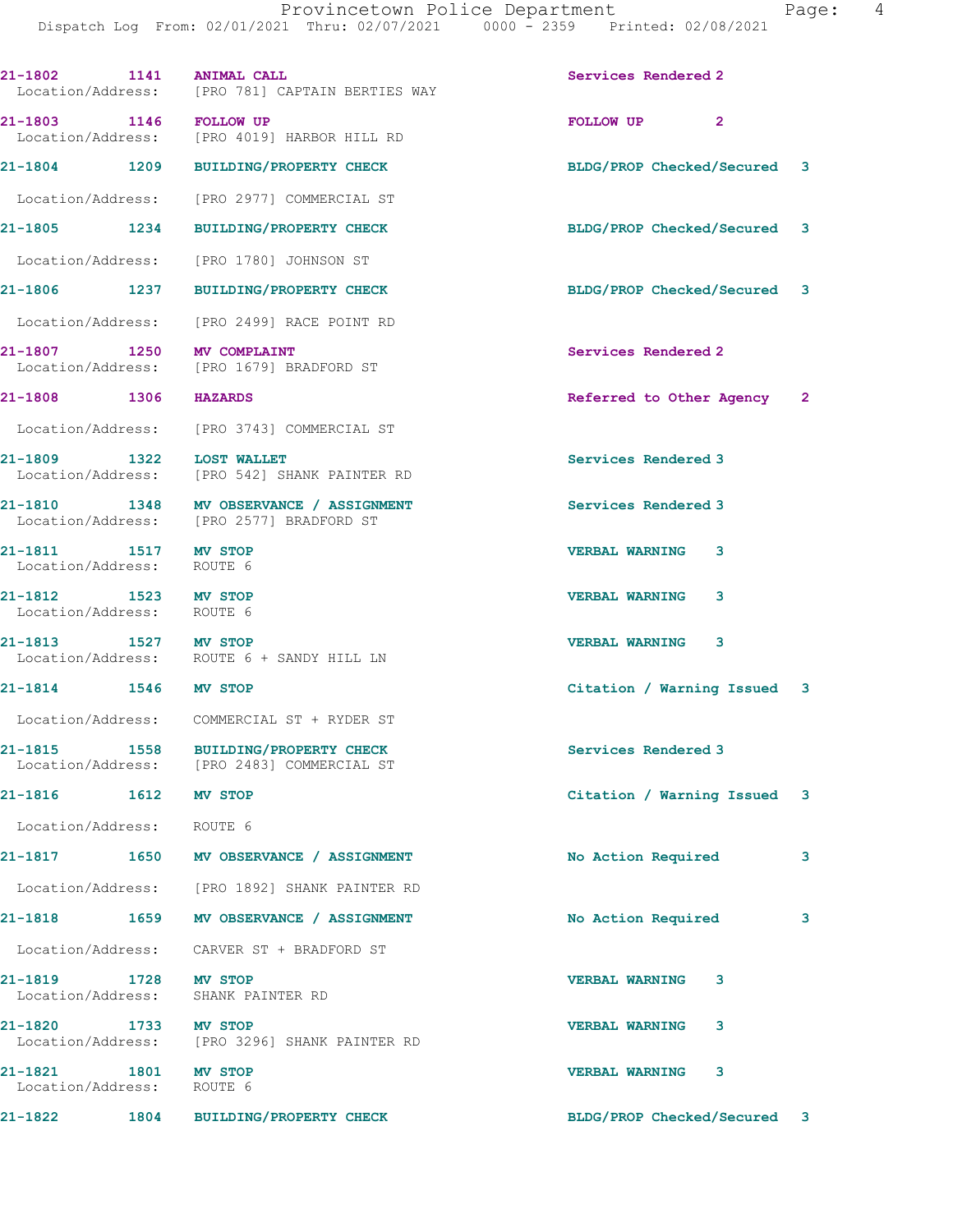|                                                  |      | Provincetown Police Department<br>Dispatch Log From: 02/01/2021 Thru: 02/07/2021 0000 - 2359 Printed: 02/08/2021 |                             | 5<br>Page: |
|--------------------------------------------------|------|------------------------------------------------------------------------------------------------------------------|-----------------------------|------------|
|                                                  |      | Location/Address: [PRO 530] SHANK PAINTER RD                                                                     |                             |            |
|                                                  |      | 21-1824 1811 BUILDING/PROPERTY CHECK                                                                             | BLDG/PROP Checked/Secured   | 3          |
|                                                  |      | Location/Address: [PRO 1638] COMMERCIAL ST                                                                       |                             |            |
| 21-1826 1845                                     |      | <b>HAZARDS</b><br>Location/Address: [PRO 204] COMMERCIAL ST                                                      | Services Rendered 2         |            |
|                                                  |      | 21-1825 1846 BUILDING/PROPERTY CHECK                                                                             | BLDG/PROP Checked/Secured 3 |            |
|                                                  |      | Location/Address: [PRO 182] COMMERCIAL ST                                                                        |                             |            |
| 21-1827 1858 ASSIST CITIZEN<br>Location/Address: |      | [PRO 542] SHANK PAINTER RD                                                                                       | Services Rendered 3         |            |
|                                                  |      | 21-1829 2030 MV OBSERVANCE / ASSIGNMENT<br>Location/Address: BRADFORD ST + HOWLAND ST                            | Services Rendered 3         |            |
|                                                  |      | 21-1830 2107 BUILDING/PROPERTY CHECK                                                                             | BLDG/PROP Checked/Secured 3 |            |
|                                                  |      | Location/Address: [PRO 440] HARRY KEMP WAY                                                                       |                             |            |
|                                                  |      | 21-1831 2139 BUILDING/PROPERTY CHECK                                                                             | BLDG/PROP Checked/Secured 3 |            |
| Location/Address:                                |      | [PRO 1780] JOHNSON ST                                                                                            |                             |            |
|                                                  |      | 21-1832 2148 BUILDING/PROPERTY CHECK                                                                             | BLDG/PROP Checked/Secured 3 |            |
| Location/Address:                                |      | [PRO 519] RACE POINT RD                                                                                          |                             |            |
|                                                  |      | 21-1833 2204 BUILDING/PROPERTY CHECK                                                                             | BLDG/PROP Checked/Secured 3 |            |
|                                                  |      | Location/Address: [PRO 175] COMMERCIAL ST                                                                        |                             |            |
|                                                  |      | 21-1834 2209 ALARM - GENERAL                                                                                     | BLDG/PROP Checked/Secured 1 |            |
|                                                  |      | Location/Address: [PRO 2542] COMMERCIAL ST                                                                       |                             |            |
| 21-1835                                          |      | 2328 BUILDING/PROPERTY CHECK<br>Location/Address: [PRO 440] HARRY KEMP WAY                                       | Services Rendered 3         |            |
| 21-1837                                          | 2343 | MV OBSERVANCE / ASSIGNMENT<br>Location/Address: [PRO 530] SHANK PAINTER RD                                       | Services Rendered 3         |            |
| 21-1838                                          | 2353 | <b>BUILDING/PROPERTY CHECK</b>                                                                                   | BLDG/PROP Checked/Secured 3 |            |
| Location/Address:                                |      | [PRO 2483] COMMERCIAL ST                                                                                         |                             |            |
| 21-1842                                          | 2355 | SUSPICIOUS ACTIVITY<br>Location/Address: [PRO 539] SHANK PAINTER RD                                              | Services Rendered 2         |            |
|                                                  |      | For Date: $02/03/2021$ - Wednesday                                                                               |                             |            |
| 21-1839                                          | 0016 | <b>BUILDING/PROPERTY CHECK</b>                                                                                   | BLDG/PROP Checked/Secured   | 3          |
| Location/Address:                                |      | [PRO 3430] COMMERCIAL ST                                                                                         |                             |            |
| 21-1840                                          |      | 0035 BUILDING/PROPERTY CHECK                                                                                     | BLDG/PROP Checked/Secured   | 3          |
| Location/Address:                                |      | [PRO 2206] PILGRIMS LANDING                                                                                      |                             |            |
| 21-1841                                          | 0037 | <b>BUILDING/PROPERTY CHECK</b>                                                                                   | BLDG/PROP Checked/Secured 3 |            |
|                                                  |      |                                                                                                                  |                             |            |

**21-1843 0141 BUILDING/PROPERTY CHECK BLDG/PROP Checked/Secured 3**

Location/Address: [PRO 2977] COMMERCIAL ST

Location/Address: [PRO 1493] UPPER MILLER HILL RD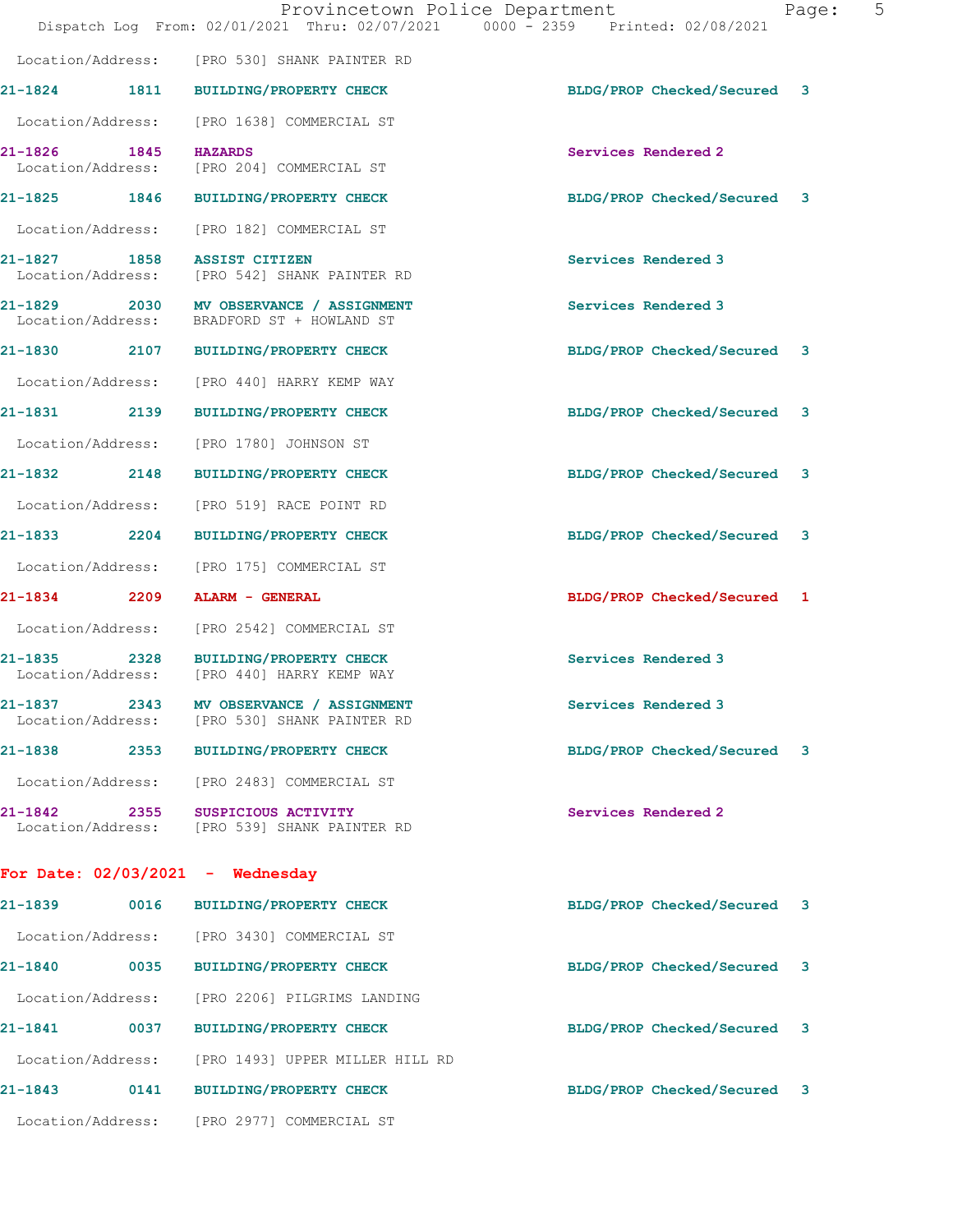**21-1844 0147 BUILDING/PROPERTY CHECK Services Rendered 3** 

**21-1845 0223 MV OBSERVANCE / ASSIGNMENT Services Rendered 3** 

**21-1856 0937 911 MISDIAL Services Rendered 1** 

Location/Address: [PRO 521] ROUTE 6

Location/Address: [PRO 517] RACE POINT RD

Location/Address: ROUTE 6 + SNAIL RD

**21-1846 0430 BUILDING/PROPERTY CHECK Services Rendered 3**  Location/Address: [PRO 2977] COMMERCIAL ST

Location/Address: [PRO 530] SHANK PAINTER RD

**21-1848 0534 MV OBSERVANCE / ASSIGNMENT Services Rendered 3**  Location/Address: ROUTE 6 + CONWELL ST

**21-1849 0539 BUILDING/PROPERTY CHECK Services Rendered 3**  Location/Address: [PRO 2512] JEROME SMITH RD

**21-1850 0551 MV OBSERVANCE / ASSIGNMENT Services Rendered 3**  Location/Address: [PRO 447] JEROME SMITH RD

**21-1851 0612 BUILDING/PROPERTY CHECK Services Rendered 3**  Location/Address: [PRO 3259] MACMILLAN WHARF

**21-1852** 0804 BUILDING/PROPERTY CHECK Services Rendered 3<br>
Location/Address: [PRO 2977] COMMERCIAL ST [PRO 2977] COMMERCIAL ST

**21-1853 0830 MV OBSERVANCE / ASSIGNMENT Services Rendered 3**  Location/Address: ROUTE 6 + HOWLAND ST

Location/Address: [PRO 2520] PRINCE ST

Location/Address: [PRO 2977] COMMERCIAL ST

**21-1857 0945 KEEP THE PEACE Services Rendered 2**  [PRO 414] CONWELL ST

Location/Address: [PRO 447] JEROME SMITH RD

**21-1859 1107 FOLLOW UP FOLLOW UP 2**  Location/Address: [PRO 4019] HARBOR HILL RD

**21-1860 1117 MV OBSERVANCE / ASSIGNMENT Services Rendered 3**  Location/Address: HIGH POLE HILL + BRADFORD ST

**21-1861 1135 ASSIST CITIZEN Services Rendered 3**  Location/Address: [PRO 1115] STANDISH ST

**21-1863 1254 SERVE SUMMONS Services Rendered 3**  Location/Address: [PRO 1114] STANDISH ST

**21-1864 1337 HARASSMENT / THREATS Services Rendered 2**  Location/Address: [PRO 1493] UPPER MILLER HILL RD

**21-1869 1516 LARCENY / FORGERY / FRAUD SPOKEN TO 2**  Location/Address: [PRO 2924] WEST VINE ST

**21-1865 1517 MV OBSERVANCE / ASSIGNMENT Services Rendered 3**  Location/Address: [PRO 4136] BRADFORD ST

21-1866 1601 MV OBSERVANCE / ASSIGNMENT **Services Rendered 3** 

**21-1847 0507 BUILDING/PROPERTY CHECK BLDG/PROP Checked/Secured 3**

**21-1855 0936 BUILDING/PROPERTY CHECK BLDG/PROP Checked/Secured 3**

**21-1858 1102 BUILDING/PROPERTY CHECK BLDG/PROP Checked/Secured 3**

**21-1862 1244 MV STOP Citation / Warning Issued 3**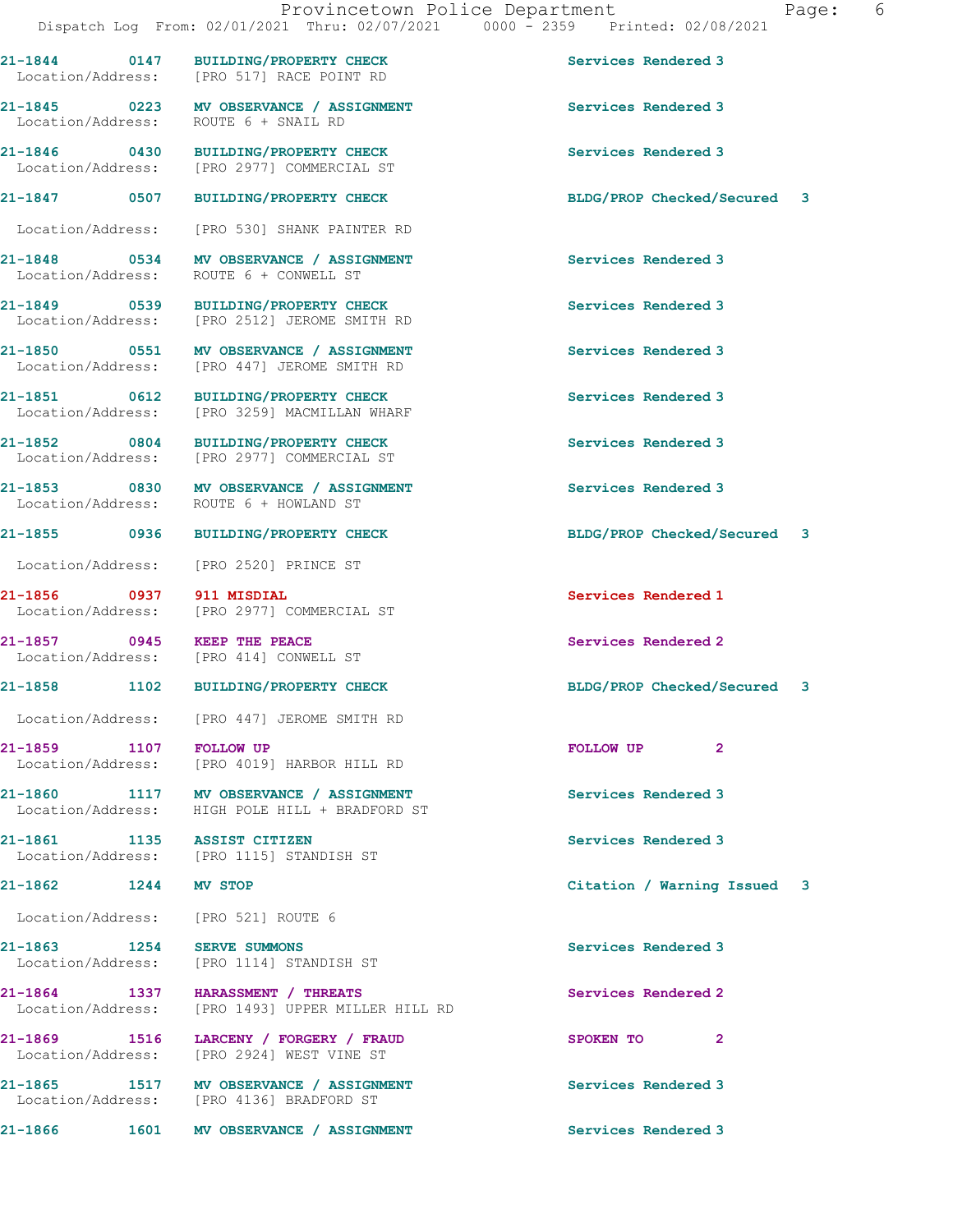|                                   | Dispatch Log From: 02/01/2021 Thru: 02/07/2021 0000 - 2359 Printed: 02/08/2021           | Provincetown Police Department | 7<br>Page: |
|-----------------------------------|------------------------------------------------------------------------------------------|--------------------------------|------------|
|                                   | Location/Address: COMMERCIAL ST + SNAIL RD                                               |                                |            |
| 21-1867 1603 ANIMAL CALL          | Location/Address: [PRO 3296] SHANK PAINTER RD                                            | SPOKEN TO 2                    |            |
| 21-1868 1702 MV DISABLED          | Location/Address: [PRO 1905] BRADFORD ST                                                 | Services Rendered 2            |            |
|                                   | 21-1870 1716 MV OBSERVANCE / ASSIGNMENT<br>Location/Address: ROUTE 6 + SNAIL RD          | Services Rendered 3            |            |
|                                   | 21-1871 1748 BUILDING/PROPERTY CHECK                                                     | BLDG/PROP Checked/Secured 3    |            |
|                                   | Location/Address: [PRO 1493] UPPER MILLER HILL RD                                        |                                |            |
|                                   | 21-1873 1844 BUILDING/PROPERTY CHECK<br>Location/Address: [PRO 530] SHANK PAINTER RD     | Services Rendered 3            |            |
|                                   | 21-1876 2100 BUILDING/PROPERTY CHECK                                                     | BLDG/PROP Checked/Secured 3    |            |
|                                   | Location/Address: [PRO 539] SHANK PAINTER RD                                             |                                |            |
| 21-1877 2110 MV STOP              | Location/Address: [PRO 1434] STANDISH ST                                                 | <b>VERBAL WARNING 3</b>        |            |
|                                   | 21-1879 2154 BUILDING/PROPERTY CHECK                                                     | BLDG/PROP Checked/Secured 3    |            |
|                                   | Location/Address: [PRO 2554] COMMERCIAL ST                                               |                                |            |
|                                   | 21-1878 2155 BUILDING/PROPERTY CHECK<br>Location/Address: [PRO 537] SHANK PAINTER RD     | Services Rendered 3            |            |
|                                   | 21-1880 2203 MV OBSERVANCE / ASSIGNMENT<br>Location/Address: HARRY KEMP WAY + CONWELL ST | Services Rendered 3            |            |
|                                   | 21-1881 2228 BUILDING/PROPERTY CHECK<br>Location/Address: [PRO 440] HARRY KEMP WAY       | Services Rendered 3            |            |
|                                   | 21-1882 2343 BUILDING/PROPERTY CHECK<br>Location/Address: [PRO 3259] MACMILLAN WHARF     | Services Rendered 3            |            |
|                                   | 21-1883 2348 BUILDING/PROPERTY CHECK<br>Location/Address: [PRO 2977] COMMERCIAL ST       | Services Rendered 3            |            |
| For Date: $02/04/2021$ - Thursday |                                                                                          |                                |            |
| Location/Address:                 | 21-1884 0020 MV OBSERVANCE / ASSIGNMENT<br>ROUTE 6 + CONWELL ST                          | Services Rendered 3            |            |
| 21-1885<br>Location/Address:      | 0031 MV OBSERVANCE / ASSIGNMENT<br>BRADFORD ST + RYDER ST                                | Services Rendered 3            |            |
| $21 - 1886$<br>0129               | <b>BUILDING/PROPERTY CHECK</b>                                                           | BLDG/PROP Checked/Secured      | 3          |
|                                   | Location/Address: [PRO 1638] COMMERCIAL ST                                               |                                |            |
| 21-1887<br>0130                   | <b>BUILDING/PROPERTY CHECK</b>                                                           | Services Rendered 3            |            |

**21-1888 0154 BUILDING/PROPERTY CHECK BLDG/PROP Checked/Secured 3**

21-1889 0204 MV OBSERVANCE / ASSIGNMENT Services Rendered 3

21-1890 0209 MV OBSERVANCE / ASSIGNMENT **Services Rendered 3** 

**21-1891 0519 BUILDING/PROPERTY CHECK Services Rendered 3** 

Location/Address: [PRO 2540] RACE POINT RD

Location/Address: [PRO 1780] JOHNSON ST

Location/Address: ROUTE 6 + HOWLAND ST

Location/Address: BRADFORD ST + HOWLAND ST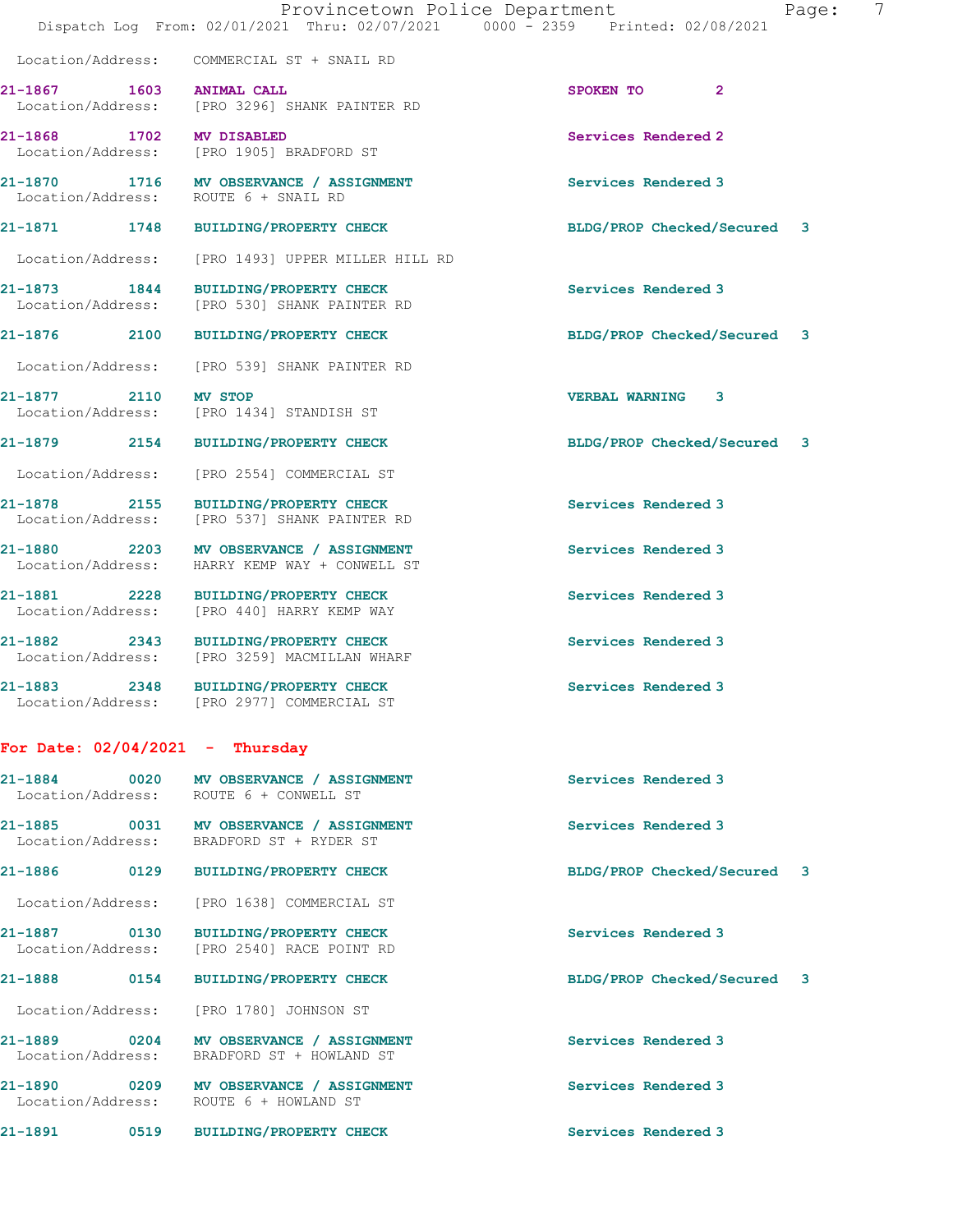|                                    | Provincetown Police Department<br>Dispatch Log From: 02/01/2021 Thru: 02/07/2021 0000 - 2359 Printed: 02/08/2021 |                             | 8 <sup>8</sup><br>Page: |
|------------------------------------|------------------------------------------------------------------------------------------------------------------|-----------------------------|-------------------------|
|                                    | Location/Address: [PRO 2898] JEROME SMITH RD                                                                     |                             |                         |
|                                    | 21-1892 0521 BUILDING/PROPERTY CHECK<br>Location/Address: [PRO 3430] COMMERCIAL ST                               | Services Rendered 3         |                         |
|                                    | 21-1893 0602 MV OBSERVANCE / ASSIGNMENT<br>Location/Address: JEROME SMITH RD + SHANK PAINTER RD                  | Services Rendered 3         |                         |
|                                    | 21-1894 0739 MV OBSERVANCE / ASSIGNMENT<br>Location/Address: SHANK PAINTER RD + JEROME SMITH RD                  | Services Rendered 3         |                         |
| Location/Address:                  | 21-1895 0740 MV OBSERVANCE / ASSIGNMENT<br>COMMERCIAL ST + SNAIL RD                                              | Services Rendered 3         |                         |
| Location/Address: SEASHORE PARK DR | 21-1896 0813 LARCENY / FORGERY / FRAUD                                                                           | Services Rendered 2         |                         |
|                                    | 21-1897 0817 BUILDING/PROPERTY CHECK<br>Location/Address: [PRO 3430] COMMERCIAL ST                               | Services Rendered 3         |                         |
| Location/Address:                  | 21-1898 0824 MV OBSERVANCE / ASSIGNMENT<br>JEROME SMITH RD + SHANK PAINTER RD                                    | Services Rendered 3         |                         |
|                                    | 21-1900 0958 BUILDING/PROPERTY CHECK<br>Location/Address: [PRO 564] BAYBERRY AVE                                 | Services Rendered 3         |                         |
| 21-1901 1002 GENERAL INFO          | Location/Address: [PRO 542] SHANK PAINTER RD                                                                     | Services Rendered 3         |                         |
|                                    | 21-1902 1029 FOLLOW UP<br>Location/Address: [PRO 542] SHANK PAINTER RD                                           | Services Rendered 2         |                         |
| 21-1903 1033 TRAFFIC CONTROL       | Location/Address: BANGS ST + COMMERCIAL ST                                                                       | Services Rendered 3         |                         |
|                                    | 21-1904 1055 PARKING COMPLAINT<br>Location/Address: [PRO 196] COMMERCIAL ST                                      | Services Rendered 3         |                         |
|                                    | 21-1905 1106 BUILDING/PROPERTY CHECK<br>Location/Address: [PRO 94] BRADFORD ST                                   | Services Rendered 3         |                         |
|                                    | 21-1906 1108 BUILDING/PROPERTY CHECK                                                                             | BLDG/PROP Checked/Secured 3 |                         |
|                                    | Location/Address: [PRO 2206] PILGRIMS LANDING                                                                    |                             |                         |
|                                    | 21-1908 1220 BUILDING/PROPERTY CHECK                                                                             | BLDG/PROP Checked/Secured 3 |                         |
|                                    | Location/Address: [PRO 2500] COMMERCIAL ST                                                                       |                             |                         |
| 21-1909 1245 MV STOP               |                                                                                                                  | Citation / Warning Issued 3 |                         |
|                                    | Location/Address: [PRO 2577] BRADFORD ST                                                                         |                             |                         |
|                                    | 21-1911 1306 MV OBSERVANCE / ASSIGNMENT<br>Location/Address: ROUTE 6 + SNAIL RD                                  | Services Rendered 3         |                         |
| 21-1912 1315 MV STOP               | Location/Address: [PRO 182] COMMERCIAL ST                                                                        | <b>VERBAL WARNING 3</b>     |                         |
| 21-1913 1352 MV STOP               |                                                                                                                  | Citation / Warning Issued 3 |                         |
|                                    | Location/Address: SHANK PAINTER RD + ROUTE 6                                                                     |                             |                         |
| 21-1914 1353 MV STOP               |                                                                                                                  | Citation / Warning Issued 3 |                         |
|                                    | Location/Address: [PRO 413] CONWELL ST                                                                           |                             |                         |
|                                    | 21-1915 1409 BUILDING/PROPERTY CHECK<br>Location/Address: [PRO 1493] UPPER MILLER HILL RD                        | Services Rendered 3         |                         |
| 21-1916<br>1518                    | MV DISABLED                                                                                                      | Services Rendered 2         |                         |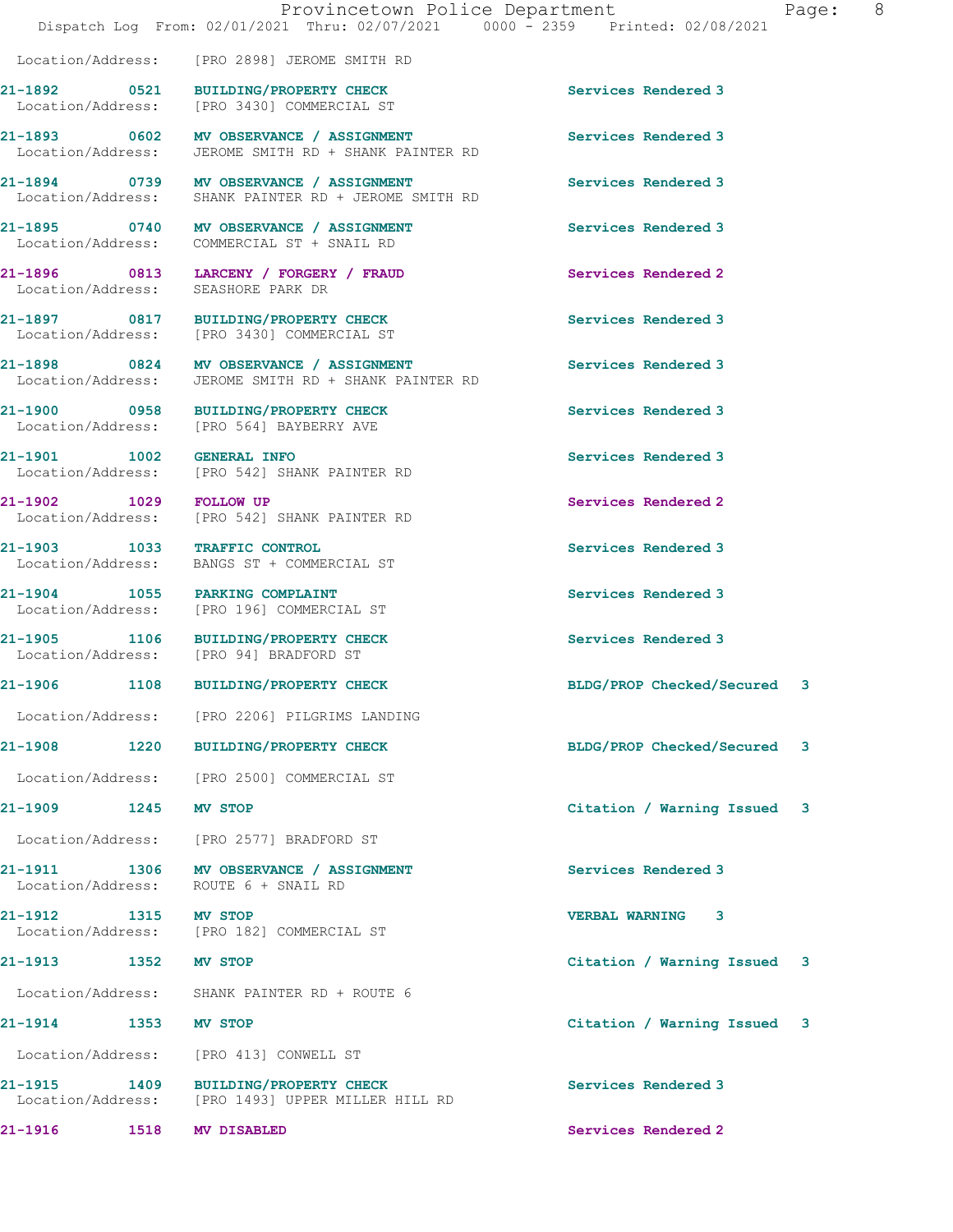**21-1918 1544 ALARM - GENERAL Services Rendered 1** 

Location/Address: [PRO 2277] BRADFORD ST

Location/Address: [PRO 858] COMMERCIAL ST

|                                      | 21-1920 1548 MV OBSERVANCE / ASSIGNMENT<br>Location/Address: [PRO 4136] BRADFORD ST       | Services Rendered 3         |    |
|--------------------------------------|-------------------------------------------------------------------------------------------|-----------------------------|----|
|                                      | 21-1921 1550 HARASSMENT / THREATS<br>Location/Address: [PRO 4019] HARBOR HILL RD          | SPOKEN TO<br>$\mathbf{2}$   |    |
|                                      | 21-1922 1647 MV OBSERVANCE / ASSIGNMENT<br>Location/Address: [PRO 539] SHANK PAINTER RD   | Services Rendered 3         |    |
|                                      | 21-1924 1725 MV OBSERVANCE / ASSIGNMENT<br>Location/Address: [PRO 1665] CONWELL ST        | Services Rendered 3         |    |
| 21-1926 1848                         | MEDICAL EMERGENCY<br>Location/Address: [PRO 3461] COMMERCIAL ST                           | <b>PATIENT REFUSAL 1</b>    |    |
|                                      | 21-1927 2007 BUILDING/PROPERTY CHECK<br>Location/Address: [PRO 530] SHANK PAINTER RD      | Services Rendered 3         |    |
| 21-1928 2010                         | <b>BUILDING/PROPERTY CHECK</b><br>Location/Address: [PRO 488] MAYFLOWER ST                | Services Rendered 3         |    |
|                                      | 21-1929 2034 BUILDING/PROPERTY CHECK<br>Location/Address: [PRO 2512] JEROME SMITH RD      | Services Rendered 3         |    |
|                                      | 21-1930 2037 BUILDING/PROPERTY CHECK<br>Location/Address: [PRO 1493] UPPER MILLER HILL RD | Services Rendered 3         |    |
| 21-1931 2048                         | <b>BUILDING/PROPERTY CHECK</b>                                                            | BLDG/PROP Checked/Secured 3 |    |
|                                      | Location/Address: [PRO 1502] BRADFORD ST                                                  |                             |    |
|                                      | 21-1932 2058 MV OBSERVANCE / ASSIGNMENT<br>Location/Address: BRADFORD ST + RYDER ST       | Services Rendered 3         |    |
|                                      | 21-1933 2147 BUILDING/PROPERTY CHECK<br>Location/Address: [PRO 537] SHANK PAINTER RD      | Services Rendered 3         |    |
|                                      | 21-1934 2150 BUILDING/PROPERTY CHECK<br>Location/Address: [PRO 3259] MACMILLAN WHARF      | Services Rendered 3         |    |
| 21-1935 2210                         | BUILDING/PROPERTY CHECK                                                                   | BLDG/PROP Checked/Secured 3 |    |
|                                      | Location/Address: [PRO 4157] COMMERCIAL ST                                                |                             |    |
| 2315<br>21-1936<br>Location/Address: | <b>BUILDING/PROPERTY CHECK</b><br>[PRO 526] RYDER ST EXT                                  | Services Rendered 3         |    |
| 21-1937<br>2329                      | <b>BUILDING/PROPERTY CHECK</b>                                                            | BLDG/PROP Checked/Secured   | -3 |
| Location/Address:                    | [PRO 3259] MACMILLAN WHARF                                                                |                             |    |
| 21-1938<br>2330                      | <b>BUILDING/PROPERTY CHECK</b>                                                            | BLDG/PROP Checked/Secured   | -3 |
| Location/Address:                    | [PRO 444] HIGH POLE HILL                                                                  |                             |    |
| 21-1939<br>2345<br>Location/Address: | MV OBSERVANCE / ASSIGNMENT<br>CONWELL ST + ROUTE 6                                        | Services Rendered 3         |    |

## **For Date: 02/05/2021 - Friday**

| $21 - 1940$<br>Location/Address: | 0001 | MV OBSERVANCE / ASSIGNMENT<br>ROUTE 6 + SNAIL RD           | Services Rendered 3 |
|----------------------------------|------|------------------------------------------------------------|---------------------|
| 21-1941<br>Location/Address:     | 0043 | <b>BUILDING/PROPERTY CHECK</b><br>[PRO 2977] COMMERCIAL ST | Services Rendered 3 |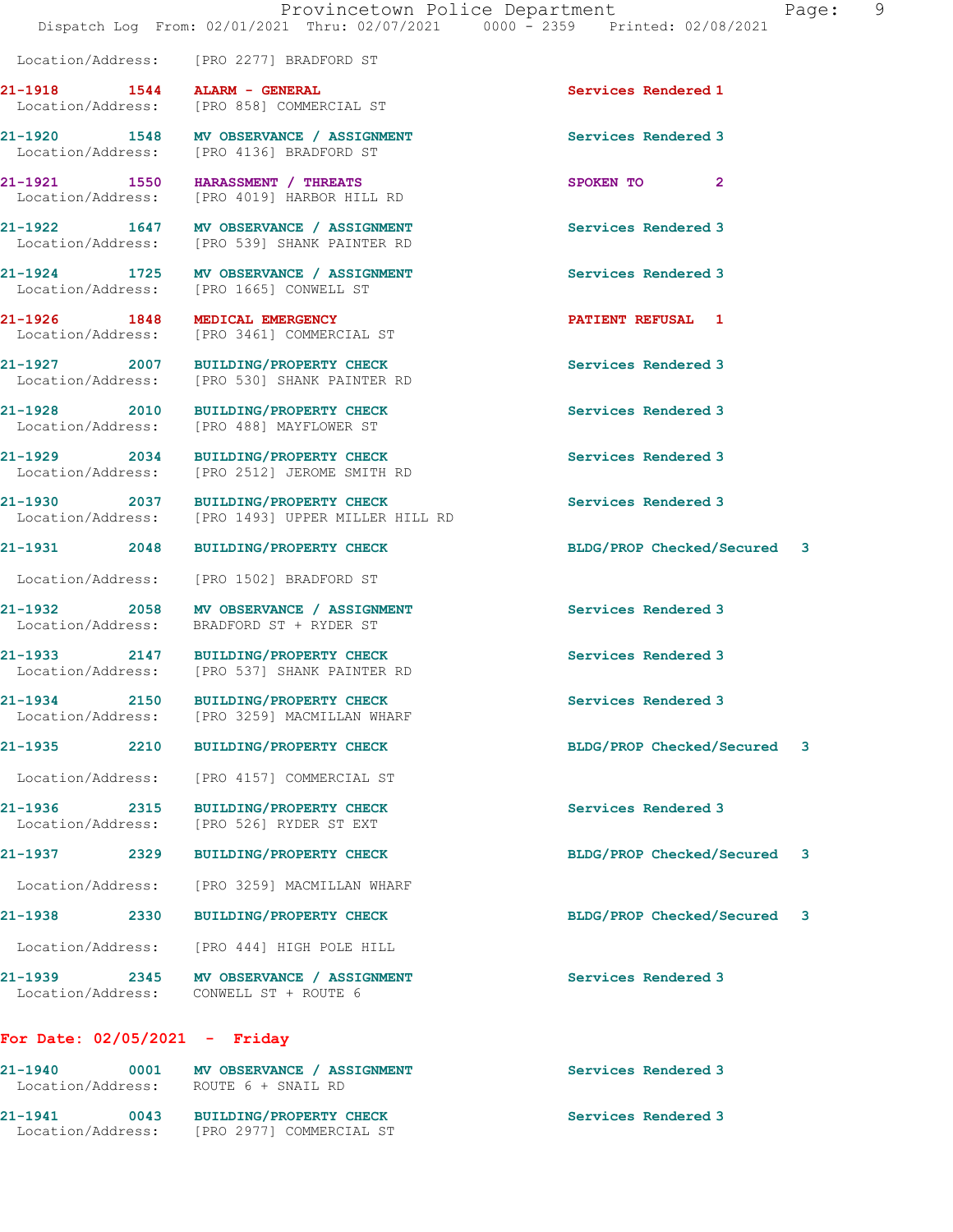|                                                               |      | 21-1942 0049 BUILDING/PROPERTY CHECK                                                            | BLDG/PROP Checked/Secured 3        |   |
|---------------------------------------------------------------|------|-------------------------------------------------------------------------------------------------|------------------------------------|---|
|                                                               |      | Location/Address: [PRO 105] COMMERCIAL ST                                                       |                                    |   |
|                                                               |      | 21-1943 0130 MV OBSERVANCE / ASSIGNMENT<br>Location/Address: SHANK PAINTER RD + JEROME SMITH RD | Services Rendered 3                |   |
|                                                               |      | 21-1944 0206 MV OBSERVANCE / ASSIGNMENT<br>Location/Address: ROUTE 6 + SNAIL RD                 | Services Rendered 3                |   |
|                                                               |      | 21-1945 0215 BUILDING/PROPERTY CHECK                                                            | BLDG/PROP Checked/Secured 3        |   |
| Location/Address:                                             |      | [PRO 1502] BRADFORD ST                                                                          |                                    |   |
|                                                               |      | 21-1946 0443 BUILDING/PROPERTY CHECK<br>Location/Address: [PRO 2490] PROVINCELANDS RD           | Services Rendered 3                |   |
|                                                               |      | 21-1947 0501 MV OBSERVANCE / ASSIGNMENT<br>Location/Address: [PRO 3440] ROUTE 6                 | Services Rendered 3                |   |
|                                                               |      | 21-1948 0522 BUILDING/PROPERTY CHECK                                                            | BLDG/PROP Checked/Secured 3        |   |
|                                                               |      | Location/Address: [PRO 530] SHANK PAINTER RD                                                    |                                    |   |
| Location/Address: ROUTE 6                                     |      | 21-1949 0548 MV OBSERVANCE / ASSIGNMENT                                                         | Services Rendered 3                |   |
|                                                               |      | 21-1950 0813 MV OBSERVANCE / ASSIGNMENT<br>Location/Address: [PRO 2521] ROUTE 6                 | Services Rendered 3                |   |
|                                                               |      | 21-1951 0824 MV OBSERVANCE / ASSIGNMENT<br>Location/Address: BRADFORD ST + SHANK PAINTER RD     | Services Rendered 3                |   |
| 21-1952 0856 MV STOP                                          |      | Location/Address: [PRO 2513] ROUTE 6                                                            | VERBAL WARNING 3                   |   |
|                                                               |      | 21-1953 0956 BUILDING/PROPERTY CHECK                                                            | BLDG/PROP Checked/Secured 3        |   |
|                                                               |      | Location/Address: [PRO 2483] COMMERCIAL ST                                                      |                                    |   |
|                                                               |      | 21-1955 1012 MV OBSERVANCE / ASSIGNMENT<br>Location/Address: SHANK PAINTER RD + JEROME SMITH RD | Services Rendered 3                |   |
| 21-1956 1110 HAZARDS                                          |      |                                                                                                 | Referred to Other Agency 2         |   |
|                                                               |      | Location/Address: [PRO 682] ATKINS MAYO RD                                                      |                                    |   |
| 21-1957 1205 FOLLOW UP                                        |      | Location/Address: [PRO 733] BRADFORD ST                                                         | FOLLOW UP<br>$\overline{2}$        |   |
|                                                               |      | 21-1958 1225 BUILDING/PROPERTY CHECK                                                            | BLDG/PROP Checked/Secured          | 3 |
|                                                               |      | Location/Address: [PRO 447] JEROME SMITH RD                                                     |                                    |   |
|                                                               |      | Location/Address: ROUTE 6 + SNAIL RD                                                            | Services Rendered 3                |   |
| 21-1960 1350 FOLLOW UP                                        |      | Location/Address: [PRO 542] SHANK PAINTER RD                                                    | <b>FOLLOW UP</b><br>$\overline{2}$ |   |
| 21-1961   1514   ANIMAL CALL<br>Location/Address: STABLE PATH |      |                                                                                                 | Services Rendered 2                |   |
| 21-1962 1518 FOLLOW UP                                        |      | Location/Address: [PRO 4019] HARBOR HILL RD                                                     | Services Rendered 2                |   |
|                                                               |      | Location/Address: [PRO 3278] BRADFORD ST EXT                                                    | Services Rendered 1                |   |
| 21–1963 – 1980)                                               | 1524 | <b>MV STOP</b>                                                                                  | Citation / Warning Issued          | 3 |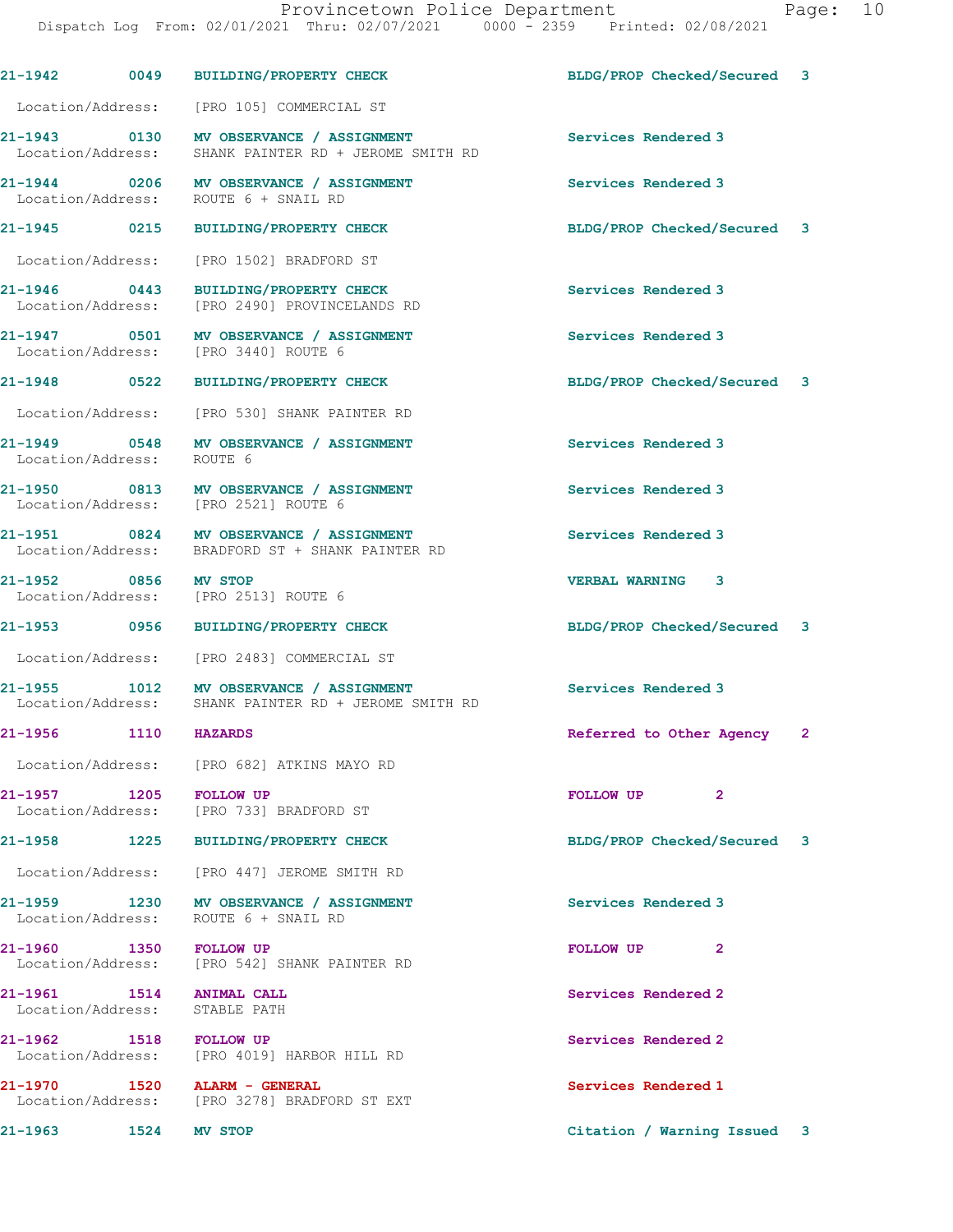Location/Address: ROUTE 6

|                              |      | 21-1965 1545 MV OBSERVANCE / ASSIGNMENT                                                | Citation / Warning Issued 3 |                |   |
|------------------------------|------|----------------------------------------------------------------------------------------|-----------------------------|----------------|---|
|                              |      | Location/Address: [PRO 57] BRADFORD ST                                                 |                             |                |   |
| 21-1967 1626 MV STOP         |      |                                                                                        | VERBAL WARNING 3            |                |   |
|                              |      | 21-1969  1650 BUILDING/PROPERTY CHECK                                                  | BLDG/PROP Checked/Secured 3 |                |   |
|                              |      | Location/Address: [PRO 105] COMMERCIAL ST                                              |                             |                |   |
|                              |      | 21-1971 1704 SUSPICIOUS ACTIVITY<br>Location/Address: [PRO 2512] JEROME SMITH RD       | Services Rendered 2         |                |   |
|                              |      | 21-1972 1712 MV OBSERVANCE / ASSIGNMENT<br>Location/Address: BRADFORD ST + STANDISH ST | Services Rendered 3         |                |   |
|                              |      | 21-1973 1756 911 - GENERAL<br>Location/Address: [PRO 1895] BRADFORD ST                 | SPOKEN TO                   | $\mathbf{1}$   |   |
| 21-1974 1801 MV STOP         |      | Location/Address: [PRO 523] COMMERCIAL ST                                              | <b>VERBAL WARNING 3</b>     |                |   |
|                              |      | 21-1975 1806 BUILDING/PROPERTY CHECK<br>Location/Address: [PRO 2977] COMMERCIAL ST     | Services Rendered 3         |                |   |
|                              |      | 21-1976 1815 BUILDING/PROPERTY CHECK                                                   | BLDG/PROP Checked/Secured 3 |                |   |
|                              |      | Location/Address: [PRO 488] MAYFLOWER ST                                               |                             |                |   |
|                              |      | 21-1977 1824 BUILDING/PROPERTY CHECK                                                   | BLDG/PROP Checked/Secured 3 |                |   |
|                              |      | Location/Address: [PRO 440] HARRY KEMP WAY                                             |                             |                |   |
|                              |      | 21-1978 1841 BUILDING/PROPERTY CHECK                                                   | BLDG/PROP Checked/Secured 3 |                |   |
|                              |      | Location/Address: [PRO 3256] COMMERCIAL ST                                             |                             |                |   |
|                              |      | 21-1979 1844 BUILDING/PROPERTY CHECK<br>Location/Address: [PRO 3430] COMMERCIAL ST     | Services Rendered 3         |                |   |
|                              |      | 21-1980 1912 MV STOP<br>Location/Address: [PRO 523] COMMERCIAL ST                      | VERBAL WARNING 3            |                |   |
|                              |      | 21-1982 2017 MV OBSERVANCE / ASSIGNMENT                                                | No Action Required          |                | 3 |
|                              |      | Location/Address: [PRO 2577] BRADFORD ST                                               |                             |                |   |
| 21-1983 – 1983 – 1984)       | 2027 | <b>BUILDING/PROPERTY CHECK</b>                                                         | BLDG/PROP Checked/Secured   |                | 3 |
|                              |      | Location/Address: [PRO 182] COMMERCIAL ST                                              |                             |                |   |
| 21-1984 2027                 |      | BUILDING/PROPERTY CHECK                                                                | BLDG/PROP Checked/Secured   |                | 3 |
| Location/Address:            |      | [PRO 1638] COMMERCIAL ST                                                               |                             |                |   |
| 21-1985<br>Location/Address: | 2110 | ANIMAL CALL<br>[PRO 976] MAPLE CT                                                      | SPOKEN TO                   | $\overline{2}$ |   |
| Location/Address:            |      | 21-1986 2115 BUILDING/PROPERTY CHECK<br>[PRO 2206] PILGRIMS LANDING                    | Services Rendered 3         |                |   |
| 21-1988                      |      | 2124 MV OBSERVANCE / ASSIGNMENT<br>Location/Address: [PRO 3440] ROUTE 6                | Services Rendered 3         |                |   |
| 21-1989 2134                 |      | MV STOP<br>Location/Address: ROUTE 6 + SNAIL RD                                        | <b>VERBAL WARNING</b>       | 3              |   |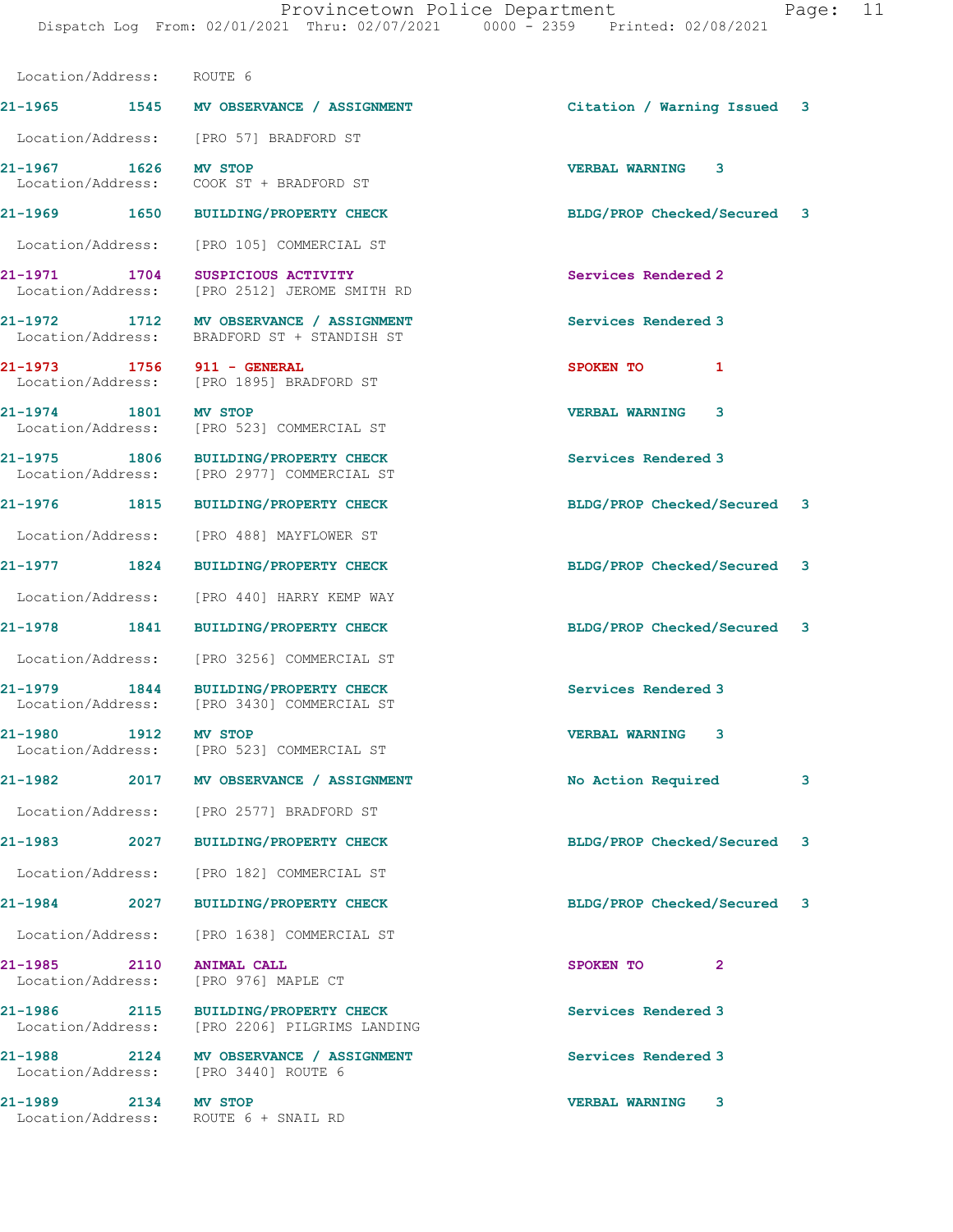|                                                   |                                                                                         | Dispatch Log From: 02/01/2021 Thru: 02/07/2021 0000 - 2359 Printed: 02/08/2021 |                         |
|---------------------------------------------------|-----------------------------------------------------------------------------------------|--------------------------------------------------------------------------------|-------------------------|
| 21-1990<br>2139                                   | MEDICAL EMERGENCY                                                                       | Transported to Hospital                                                        | 1                       |
|                                                   | Location/Address: [PRO 1228] COMMERCIAL ST                                              |                                                                                |                         |
|                                                   | 21-1991 2141 BUILDING/PROPERTY CHECK                                                    | BLDG/PROP Checked/Secured 3                                                    |                         |
| Location/Address:                                 | [PRO 3292] COMMERCIAL ST                                                                |                                                                                |                         |
| 21-1992<br>2146<br>Location/Address:              | 911 - GENERAL<br>[PRO 1622] BRADFORD ACRES RD                                           | Services Rendered 1                                                            |                         |
| 21-1993 2152                                      | <b>BUILDING/PROPERTY CHECK</b>                                                          | BLDG/PROP Checked/Secured 3                                                    |                         |
|                                                   | Location/Address: [PRO 175] COMMERCIAL ST                                               |                                                                                |                         |
|                                                   | 21-1994 2314 MV OBSERVANCE / ASSIGNMENT<br>Location/Address: [PRO 530] SHANK PAINTER RD | Services Rendered 3                                                            |                         |
| 21-1995 2340                                      | BUILDING/PROPERTY CHECK<br>Location/Address: [PRO 75] CAPTAIN BERTIES WAY               | Services Rendered 3                                                            |                         |
| 21–1996 2345                                      | <b>BUILDING/PROPERTY CHECK</b>                                                          | BLDG/PROP Checked/Secured 3                                                    |                         |
| Location/Address:                                 | [PRO 1952] COMMERCIAL ST                                                                |                                                                                |                         |
| 21-1997<br>2350                                   | <b>BUILDING/PROPERTY CHECK</b>                                                          | BLDG/PROP Checked/Secured 3                                                    |                         |
|                                                   | Location/Address: [PRO 182] COMMERCIAL ST                                               |                                                                                |                         |
| For Date: $02/06/2021 -$ Saturday                 |                                                                                         |                                                                                |                         |
| 21-1998                                           | 0016 MV OBSERVANCE / ASSIGNMENT<br>Location/Address: BRADFORD ST + JOHNSON ST           | Services Rendered 3                                                            |                         |
|                                                   | 21-1999 0049 MV OBSERVANCE / ASSIGNMENT<br>Location/Address: ROUTE 6 + SNAIL RD         | Services Rendered 3                                                            |                         |
|                                                   | 21-2000 0131 BUILDING/PROPERTY CHECK                                                    | BLDG/PROP Checked/Secured 3                                                    |                         |
|                                                   | Location/Address: [PRO 2206] PILGRIMS LANDING                                           |                                                                                |                         |
| 21-2001<br>0133                                   | <b>BUILDING/PROPERTY CHECK</b>                                                          | BLDG/PROP Checked/Secured 3                                                    |                         |
|                                                   | Location/Address: [PRO 4160] BRADFORD ST                                                |                                                                                |                         |
| 21-2002 2011<br>0220                              | <b>BUILDING/PROPERTY CHECK</b>                                                          | BLDG/PROP Checked/Secured                                                      | $\overline{\mathbf{3}}$ |
| Location/Address:                                 | [PRO 519] RACE POINT RD                                                                 |                                                                                |                         |
| $\overline{0242}$<br>21-2003<br>Location/Address: | <b>BUILDING/PROPERTY CHECK</b><br>[PRO 2977] COMMERCIAL ST                              | Services Rendered 3                                                            |                         |
| 21-2004<br>0514                                   | <b>BUILDING/PROPERTY CHECK</b>                                                          | BLDG/PROP Checked/Secured                                                      | 3                       |
| Location/Address:                                 | [PRO 530] SHANK PAINTER RD                                                              |                                                                                |                         |
| 21-2005<br>0515<br>Location/Address:              | MV OBSERVANCE / ASSIGNMENT<br>[PRO 521] ROUTE 6                                         | Services Rendered 3                                                            |                         |
| 21-2006<br>$\sim$ 0600<br>Location/Address:       | MV OBSERVANCE / ASSIGNMENT<br>[PRO 94] BRADFORD ST                                      | Services Rendered 3                                                            |                         |
| 21-2007 0601<br>Location/Address:                 | <b>BUILDING/PROPERTY CHECK</b><br>[PRO 2540] RACE POINT RD                              | Services Rendered 3                                                            |                         |
| 21-2008<br>0726                                   | <b>BUILDING/PROPERTY CHECK</b>                                                          | BLDG/PROP Checked/Secured 3                                                    |                         |
| Location/Address:                                 | [PRO 447] JEROME SMITH RD                                                               |                                                                                |                         |
| 21-2009<br>0746                                   | MV OBSERVANCE / ASSIGNMENT                                                              | Services Rendered 3                                                            |                         |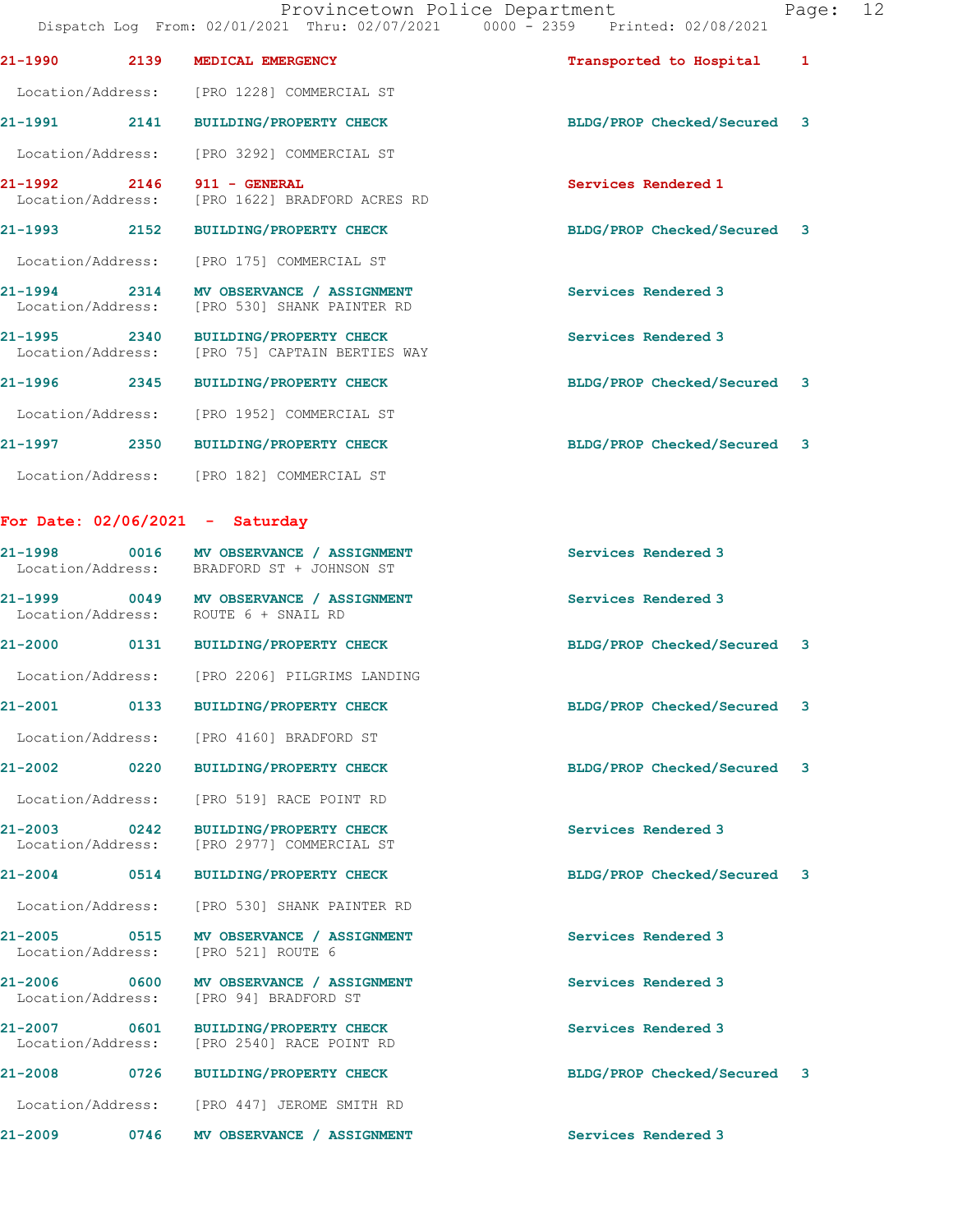Location/Address: HOWLAND ST + BRADFORD ST

**21-2011 0807 MV OBSERVANCE / ASSIGNMENT Services Rendered 3**  Location/Address: [PRO 2489] BRADFORD ST **21-2012 0832 BUILDING/PROPERTY CHECK Services Rendered 3**  Location/Address: [PRO 517] RACE POINT RD **21-2013 0846 BUILDING/PROPERTY CHECK Services Rendered 3**  Location/Address: [PRO 3259] MACMILLAN WHARF **21-2014 0858 MV OBSERVANCE / ASSIGNMENT Services Rendered 3**  Location/Address: ROUTE 6 **21-2015 0945 BUILDING/PROPERTY CHECK Services Rendered 3**  Location/Address: [PRO 1989] COMMERCIAL ST **21-2016 0952 BUILDING/PROPERTY CHECK Services Rendered 3**  Location/Address: [PRO 2977] COMMERCIAL ST **21-2017 0957 911 - GENERAL Could Not Locate 1**  Location/Address: OLD COLONY WAY 21-2018 1152 MV OBSERVANCE / ASSIGNMENT **Services Rendered 3 Internal Services** Rendered 3 Location/Address: **21-2019 1202 MV STOP VERBAL WARNING 3**  [PRO 2277] BRADFORD ST **21-2020 1205 ASSIST DEPARTMENT / MUTUAL AID Services Rendered 3**  Location/Address: [PRO 833] COMMERCIAL ST **21-2021 1213 COMPLAINT - GENERAL Services Rendered 3**  Location/Address: [PRO 1493] UPPER MILLER HILL RD 21-2022 1219 FOLLOW UP **Services Rendered 2**<br>
Location/Address: [PRO 542] SHANK PAINTER RD [PRO 542] SHANK PAINTER RD **21-2024 1316 HARASSMENT / THREATS Services Rendered 2 Integral Conducts Services Rendered 2** [PRO 542] SHANK PAINTER RD **21-2025 1323 BUILDING/PROPERTY CHECK BLDG/PROP Checked/Secured 3** Location/Address: [PRO 2820] COMMERCIAL ST **21-2026 1404 PARKING COMPLAINT Citation / Warning Issued 3** Location/Address: [PRO 3354] COMMERCIAL ST **21-2027 1605 BUILDING/PROPERTY CHECK Services Rendered 3**  Location/Address: [PRO 3259] MACMILLAN WHARF **21-2028 1614 MV STOP VERBAL WARNING 3**  BRADFORD ST + PRINCE ST 21-2030 1651 MV OBSERVANCE / ASSIGNMENT **Services Rendered 3 1651** MV OBSERVANCE / ASSIGNMENT Location/Address: **21-2031 1702 BUILDING/PROPERTY CHECK BLDG/PROP Checked/Secured 3** Location/Address: [PRO 1952] COMMERCIAL ST **21-2032 1716 BUILDING/PROPERTY CHECK BLDG/PROP Checked/Secured 3** Location/Address: [PRO 182] COMMERCIAL ST 21-2033 1812 MV OBSERVANCE / ASSIGNMENT **Services Rendered 3 1812** MV OBSERVANCE / ASSIGNMENT [PRO 2577] BRADFORD ST **21-2034 1815 MV STOP VERBAL WARNING 3**  Location/Address: COMMERCIAL ST + CENTER ST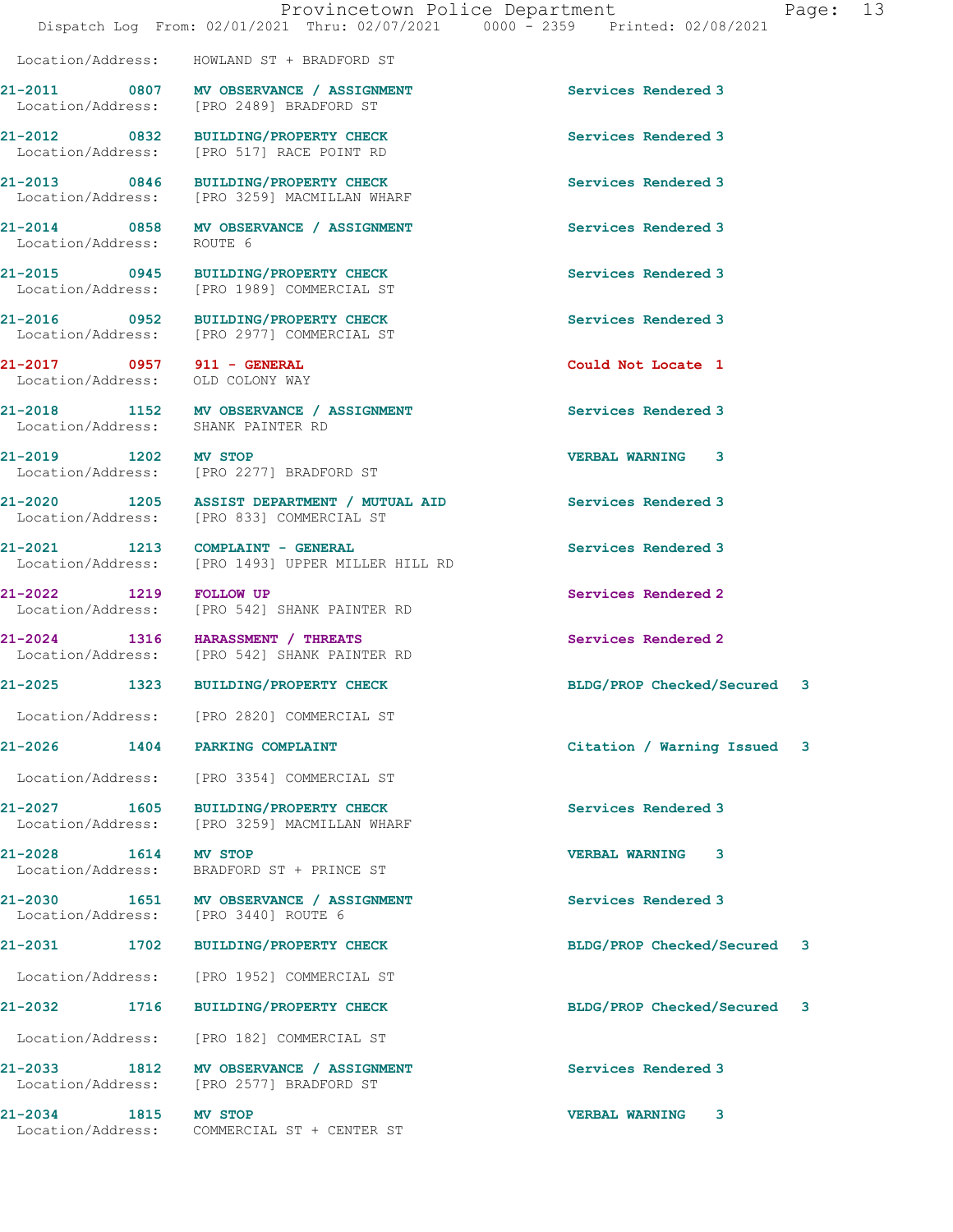Provincetown Police Department Fage: 14 Dispatch Log From: 02/01/2021 Thru: 02/07/2021 0000 - 2359 Printed: 02/08/2021

| 21-2035 1822 MV STOP             |      |                                                                                         | Citation / Warning Issued 3 |   |
|----------------------------------|------|-----------------------------------------------------------------------------------------|-----------------------------|---|
|                                  |      | Location/Address: BRADFORD ST + CENTER ST                                               |                             |   |
|                                  |      | 21-2036 1857 LOST PROPERTY<br>Location/Address: [PRO 526] RYDER ST EXT                  | Services Rendered 3         |   |
|                                  |      | 21-2037 1916 MEDICAL EMERGENCY                                                          | Transported to Hospital     | 1 |
|                                  |      | Location/Address: [PRO 2548] HOWLAND ST                                                 |                             |   |
| 21-2038 1929                     |      | <b>BUILDING/PROPERTY CHECK</b><br>Location/Address: [PRO 2490] PROVINCELANDS RD         | Services Rendered 3         |   |
|                                  |      | 21-2040 2120 MV OBSERVANCE / ASSIGNMENT<br>Location/Address: [PRO 542] SHANK PAINTER RD | Services Rendered 3         |   |
|                                  |      | 21-2041 2140 BUILDING/PROPERTY CHECK                                                    | BLDG/PROP Checked/Secured 3 |   |
|                                  |      | Location/Address: [PRO 526] RYDER ST EXT                                                |                             |   |
| 21-2042 2158 MV STOP             |      | Location/Address: BRADFORD ST + SNOW ST                                                 | <b>VERBAL WARNING 3</b>     |   |
|                                  |      | 21-2044 2220 BUILDING/PROPERTY CHECK                                                    | BLDG/PROP Checked/Secured 3 |   |
|                                  |      | Location/Address: [PRO 519] RACE POINT RD                                               |                             |   |
|                                  |      | 21-2045 2229 BUILDING/PROPERTY CHECK                                                    | BLDG/PROP Checked/Secured 3 |   |
|                                  |      | Location/Address: [PRO 530] SHANK PAINTER RD                                            |                             |   |
|                                  |      | 21-2046 2356 BUILDING/PROPERTY CHECK                                                    | BLDG/PROP Checked/Secured 3 |   |
|                                  |      | Location/Address: [PRO 537] SHANK PAINTER RD                                            |                             |   |
| For Date: $02/07/2021 -$ Sunday  |      |                                                                                         |                             |   |
|                                  |      | 21-2047 0005 MV OBSERVANCE / ASSIGNMENT<br>Location/Address: COMMERCIAL ST + SNAIL RD   | Services Rendered 3         |   |
| 21-2048                          |      | 0042 BUILDING/PROPERTY CHECK                                                            | BLDG/PROP Checked/Secured 3 |   |
|                                  |      | Location/Address: [PRO 554] TREMONT ST                                                  |                             |   |
| $21 - 2049$<br>Location/Address: |      | 0047 MV OBSERVANCE / ASSIGNMENT<br>[PRO 1566] CONWELL ST                                | Services Rendered 3         |   |
| 21-2050<br>Location/Address:     | 0055 | <b>BUILDING/PROPERTY CHECK</b><br>[PRO 3259] MACMILLAN WHARF                            | Services Rendered 3         |   |
| 21-2051                          | 0118 | MEDICAL EMERGENCY                                                                       | Transported to Hospital     | 1 |
|                                  |      | Location/Address: [PRO 2227] BRADFORD ST                                                |                             |   |
| 21-2052<br>Location/Address:     | 0123 | <b>BUILDING/PROPERTY CHECK</b><br>[PRO 444] HIGH POLE HILL                              | Services Rendered 3         |   |
| 21-2053                          | 0124 | <b>BUILDING/PROPERTY CHECK</b>                                                          | BLDG/PROP Checked/Secured 3 |   |
| Location/Address:                |      | [PRO 413] CONWELL ST                                                                    |                             |   |
| 21-2054                          | 0131 | <b>SNOW BAN</b>                                                                         | No Action Required          | 3 |
|                                  |      | Location/Address: [PRO 542] SHANK PAINTER RD                                            |                             |   |
| 21-2055 0202                     |      | <b>BUILDING/PROPERTY CHECK</b>                                                          | BLDG/PROP Checked/Secured 3 |   |
|                                  |      | Location/Address: [PRO 3489] COMMERCIAL ST                                              |                             |   |
|                                  |      |                                                                                         |                             |   |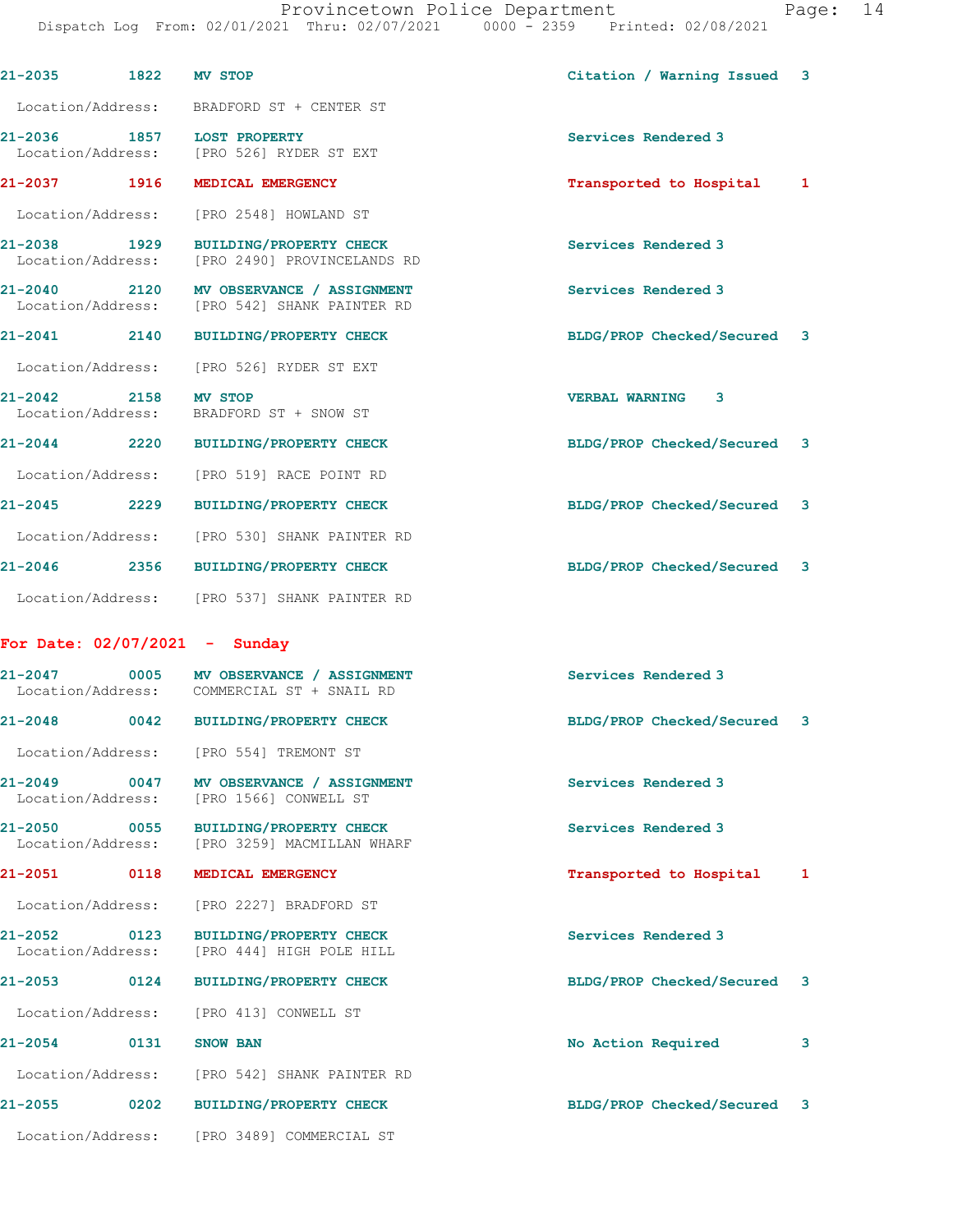**21-2056 0236 BUILDING/PROPERTY CHECK Services Rendered 3** 

Location/Address: [PRO 2977] COMMERCIAL ST

**21-2057 0238 BUILDING/PROPERTY CHECK BLDG/PROP Checked/Secured 3** Location/Address: [PRO 1638] COMMERCIAL ST **21-2058 0255 BUILDING/PROPERTY CHECK Services Rendered 3**  Location/Address: [PRO 2540] RACE POINT RD **21-2059 0404 BUILDING/PROPERTY CHECK BLDG/PROP Checked/Secured 3** Location/Address: [PRO 516] RACE POINT RD **21-2060 0515 BUILDING/PROPERTY CHECK Services Rendered 3**  Location/Address: [PRO 512] PRINCE ST **21-2061 0516 MV OBSERVANCE / ASSIGNMENT Services Rendered 3**  Location/Address: [PRO 3430] COMMERCIAL ST **21-2062 0543 MV OBSERVANCE / ASSIGNMENT Services Rendered 3**  Location/Address: [PRO 106] COMMERCIAL ST **21-2063 0649 MEDICAL EMERGENCY Services Rendered 1**  Location/Address: [PRO 3432] COMMERCIAL ST Refer To Field Int: 21-3-FI **21-2064 0807 BUILDING/PROPERTY CHECK Services Rendered 3**  Location/Address: [PRO 75] CAPTAIN BERTIES WAY **21-2065 0810 PARKING COMPLAINT Services Rendered 3**  Location/Address: [PRO 105] COMMERCIAL ST **21-2067 0847 BUILDING/PROPERTY CHECK Services Rendered 3**  [PRO 2977] COMMERCIAL ST **21-2068 0938 BUILDING/PROPERTY CHECK Services Rendered 3**  [PRO 3259] MACMILLAN WHARF **21-2069 0954 PARKING COMPLAINT SPOKEN TO 3**  Location/Address: [PRO 116] COMMERCIAL ST **21-2070 1154 MV OBSERVANCE / ASSIGNMENT Services Rendered 3**  Location/Address: [PRO 2277] BRADFORD ST **21-2072 1305 PARKING COMPLAINT Services Rendered 3**  Location/Address: [PRO 1552] COMMERCIAL ST **21-2073 1434 ASSIST CITIZEN PATIENT REFUSAL 3**  [PRO 106] COMMERCIAL ST **21-2075 1624 MV OBSERVANCE / ASSIGNMENT Services Rendered 3**<br>
Location/Address: BRADFORD ST Location/Address: **21-2076 2003 HARASSMENT / THREATS Services Rendered 2**  Location/Address: [PRO 221] COMMERCIAL ST **21-2077 2058 BUILDING/PROPERTY CHECK BLDG/PROP Checked/Secured 3** Location/Address: [PRO 530] SHANK PAINTER RD **21-2078 2101 BUILDING/PROPERTY CHECK Services Rendered 3**  Location/Address: [PRO 488] MAYFLOWER ST **21-2079 2108 BUILDING/PROPERTY CHECK BLDG/PROP Checked/Secured 3** Location/Address: [PRO 440] HARRY KEMP WAY **21-2080 2112 BUILDING/PROPERTY CHECK Services Rendered 3**  Location/Address: [PRO 444] HIGH POLE HILL